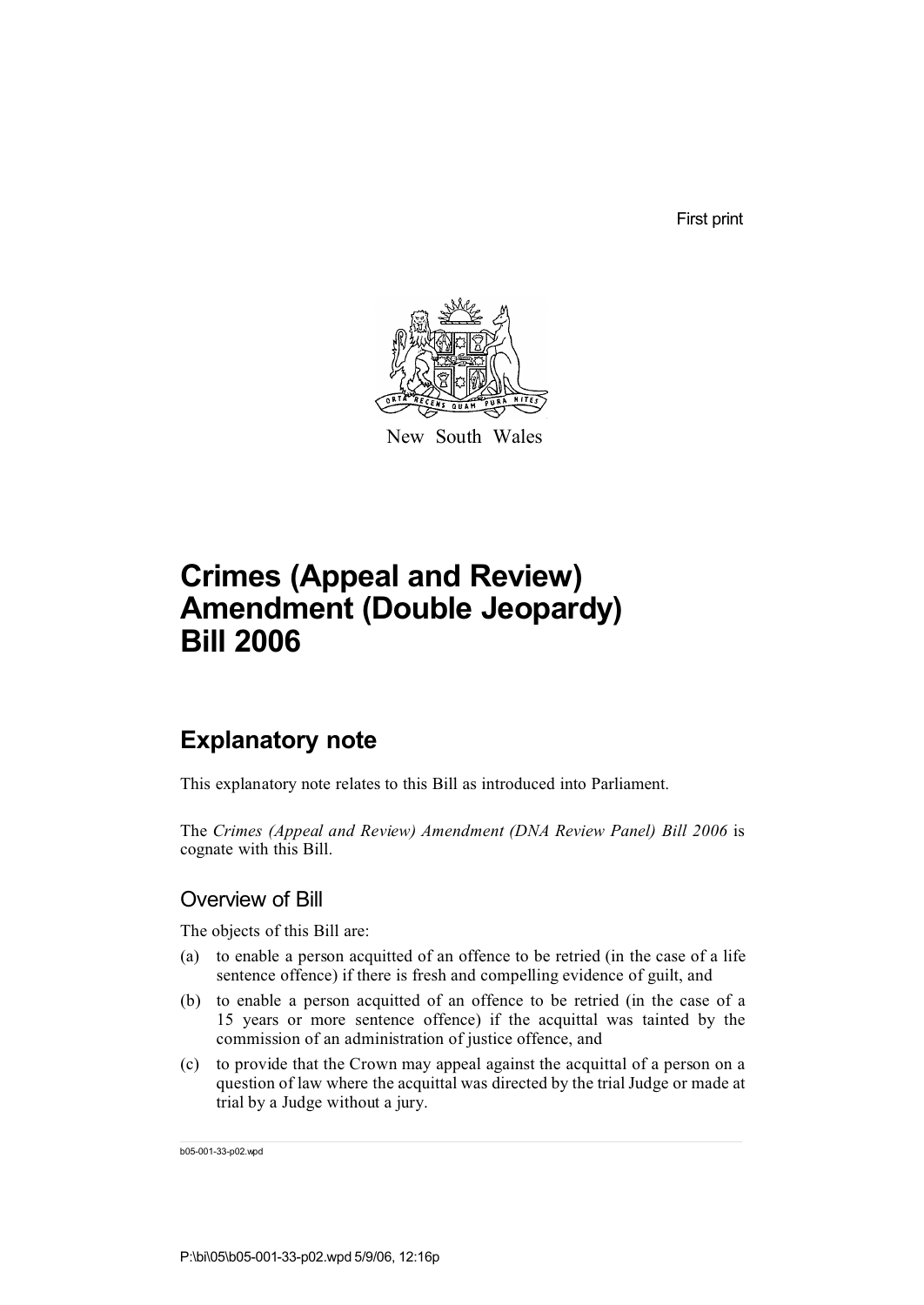Explanatory note

### Outline of provisions

**Clause 1** sets out the name (also called the short title) of the proposed Act.

**Clause 2** provides for the commencement of the proposed Act on a day or days to be appointed by proclamation.

**Clause 3** is a formal provision giving effect to the principal amendments to the *Crimes (LocalCourts Appeal and Review) Act 2001* set out in Schedule 1. That Act (referred to in this explanatory note as *the Principal Act*) is to be renamed the *Crimes (Appeal and Review) Act 2001* as a consequence of the inclusion of the proposed amendments relating to the review of acquittals in any court.

**Clause 4** is a formal provision giving effect to consequential, ancillary and minor amendments to the Principal Act and the *Criminal Appeal Act 1912* set out in Schedule 2.

**Clause 5** provides for the repeal of the proposed Act after all the amendments made by the proposed Act have commenced. Once the amendments have commenced the proposed Act will be spent and section 30 of the *Interpretation Act 1987* provides that the repeal of an amending Act does not affect the amendments made by that Act.

### **Schedule 1 Principal amendments**

**Schedule 1 [1]** inserts a definition of *acquittal* into the Principal Act in connection with the provisions relating to the retrial of acquitted persons. The definition makes it clear that "acquittal" extends to acquittals in appeal proceedings or at the direction of a court.

**Schedule 1 [2]** inserts a new Part 8 into the Principal Act dealing with acquittals (including the retrial of persons who have been acquitted and appeals on questions of law).

The new Part 8 contains the following provisions:

**Division 1 Preliminary** (proposed section 98).

**Proposed section 98** defines words and expressions used in the Part. For the purposes of the Part, *life sentence offence* will, on the enactment of the Part, include the following offences:

(a) murder (section 19A of the *Crimes Act 1900*),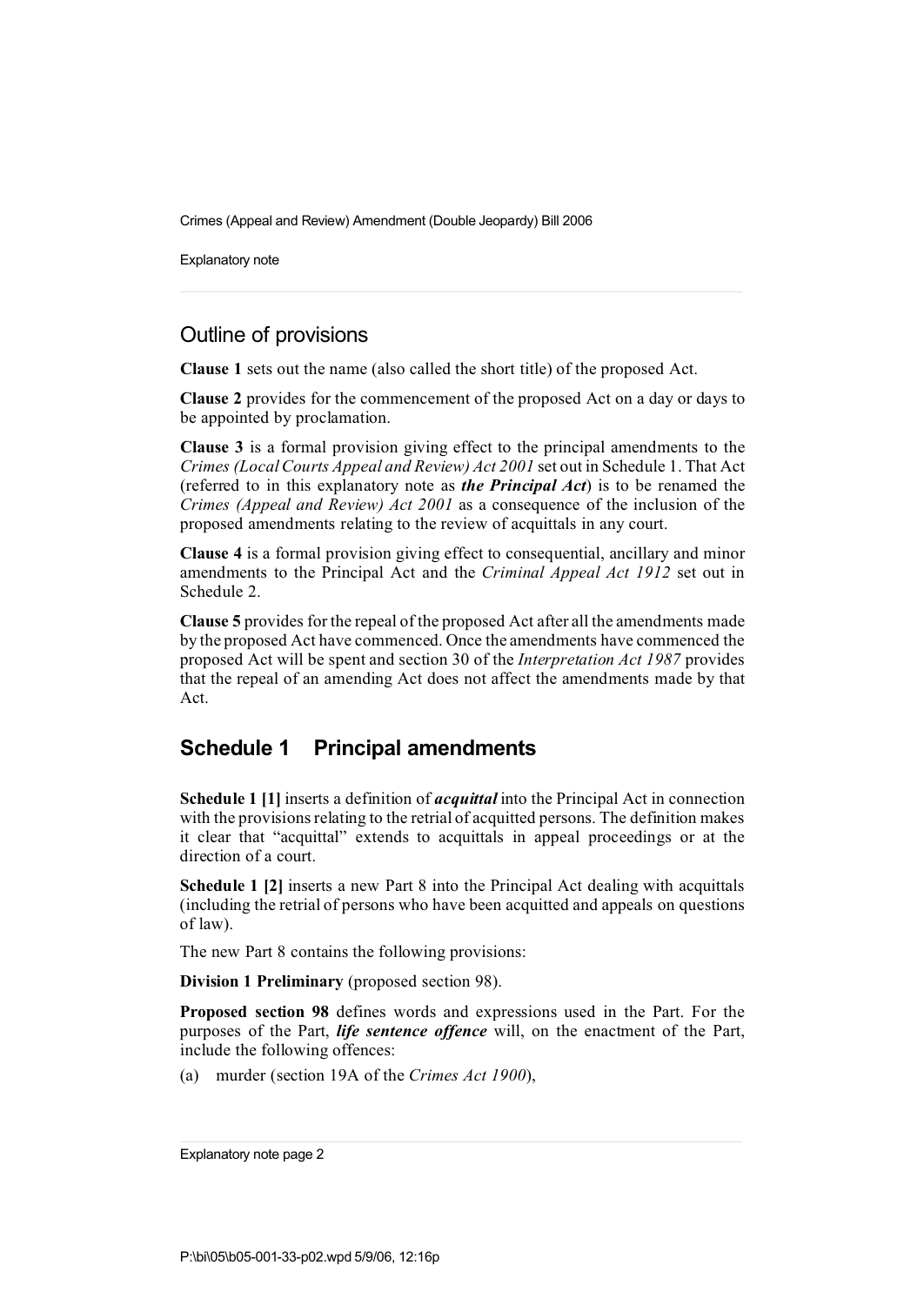Explanatory note

- (b) an offence under section 61JA (1) of the *Crimes Act 1900* (Aggravated sexual assault in company),
- (c) an offence under section 23 (2), 24 (2), 25 (2), 25 (2A), 26, 27 or 28 of the *Drug Misuse and Trafficking Act 1985*, being an offence that relatesto a large commercial quantity of certain prohibited plants or drugs.

**Division 2 Retrial after acquittal for very serious offence** (proposed sections 99–106).

**Proposed section 99** provides that the Division applies where a person is acquitted of an offence and according to the rules on double jeopardy the person is thereby precluded from being retried for the same offence. The Division applies to persons acquitted before the commencement of the Division.

**Proposed section 100** enables the Court of Criminal Appeal to order an acquitted person to be retried for a life sentence offence if satisfied that:

- (a) there is fresh and compelling evidence against the acquitted person in relation to the offence, and
- (b) in all the circumstances it is in the interests of justice for the order to be made.

**Proposed section 101** enables the Court of Criminal Appeal to order an acquitted person to be retried for an offence punishable for 15 years or more if satisfied that:

- (a) the acquittal is a tainted acquittal, and
- (b) in all the circumstances it is in the interests of justice for the order to be made.

**Proposed section 102** defines *fresh and compelling evidence*. The evidence must be evidence that was not adduced at the earlier trial (and could not have been adduced with the exercise of reasonable diligence) and the evidence must be reliable, substantial and highly probative of the case against the acquitted person.

**Proposed section 103** defines a *tainted* acquittal. The acquittal is tainted if there has been an administration of justice offence (eg bribery) committed in connection with the acquittal, and it is more likely than not that the accused person would have been convicted but for the commission of that offence.

**Proposed section 104** sets out the matters to be considered by the Court of Criminal Appeal in determining whether it is in the interests of justice to order the retrial of an acquitted person (including whether it is likely the person will receive a fair retrial, the length of time since the acquittal and whether police or prosecutors have failed to act with reasonable diligence).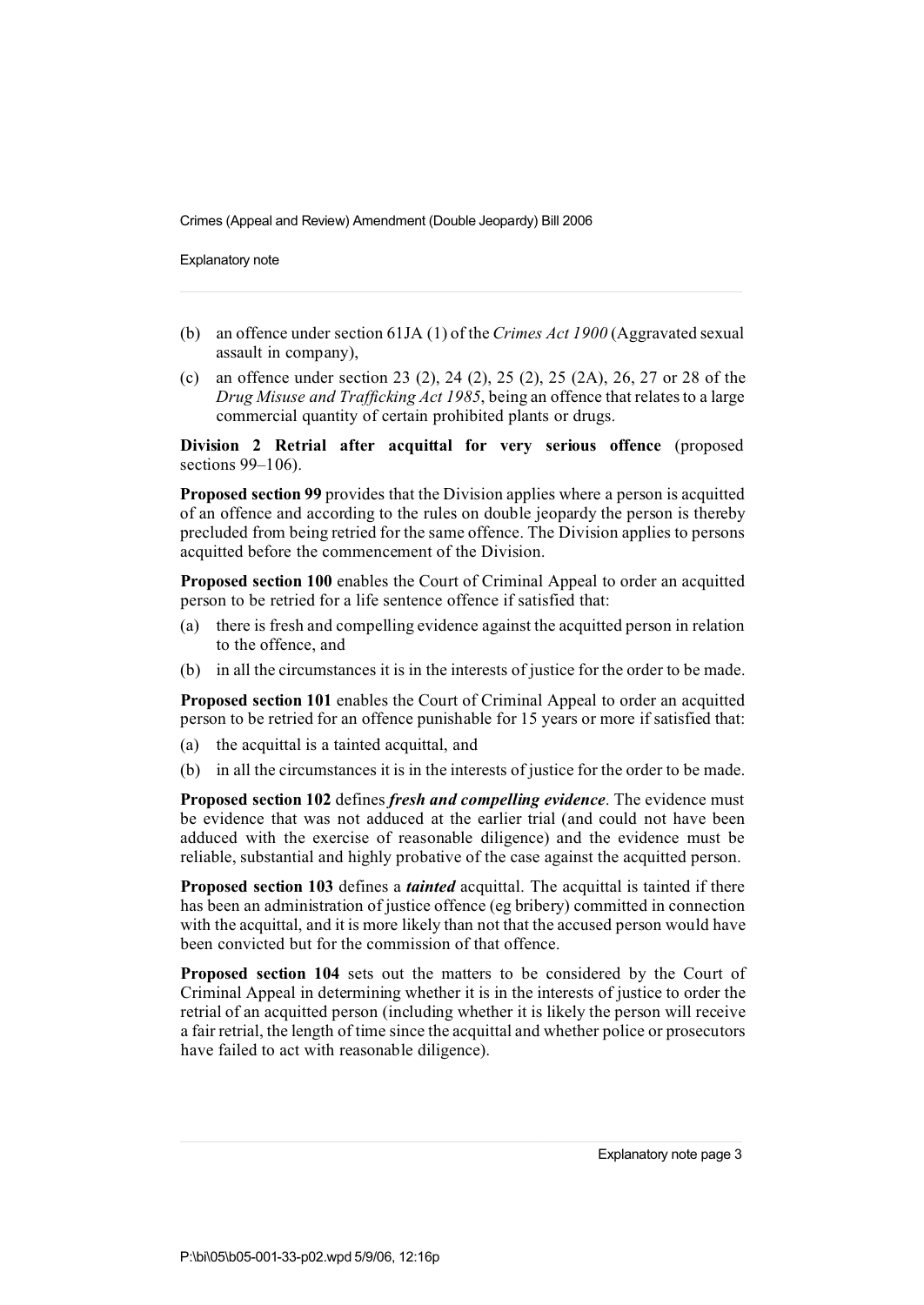Explanatory note

**Proposed section 105** sets out the procedure to be followed on an application for a retrial. Not more than one application for a retrial may be made in respect of an acquittal.

**Proposed section 106** deals with a retrial of an acquitted person ordered under the Division.

**Division 3 Appeals on questions of law** (proposed sections 107 and 108).

**Proposed section 107** enables the Crown to appeal against an acquittal on a question of law if the jury was directed to acquit by the trial Judge or if the proceedings were tried by a Judge without a jury. If the Court of Criminal Appeal upholds the appeal, it may order a new trial, but cannot proceed to a conviction or order the court conducting a new trial to enter a conviction.

**Proposed section 108** transfers to the Principal Act provisions of section 5A of the *Criminal Appeal Act 1912* that allow the Crown to appeal to the Court of Criminal Appeal against an acquittal on a point of law without affecting the acquittal if the appeal is upheld.

**Division 4 Miscellaneous** (proposed sections 109–112).

**Proposed section 109** requires the authorisation by the Director of Public Prosecutions of a police investigation into the commission of an offence by an acquitted person for the purposes of an application for a retrial under the Part.

**Proposed section 110** provides a presumption in favour of bail if an acquitted person is arrested for the purposes of an application for retrial under the Part.

**Proposed section 111** prohibits (without court approval) the publication of information about police investigations, applications for retrial and retrials under the Part.

**Proposed section 112** provides that the Part does not affect other appeal and review rights.

**Schedule 1 [3]** requires the proposed new Part 8 to be reviewed after 5 years.

### **Schedule 2 Other amendments**

**Schedule 2.1** further amends the *Crimes (Local Courts Appeal and Review) Act 2001*.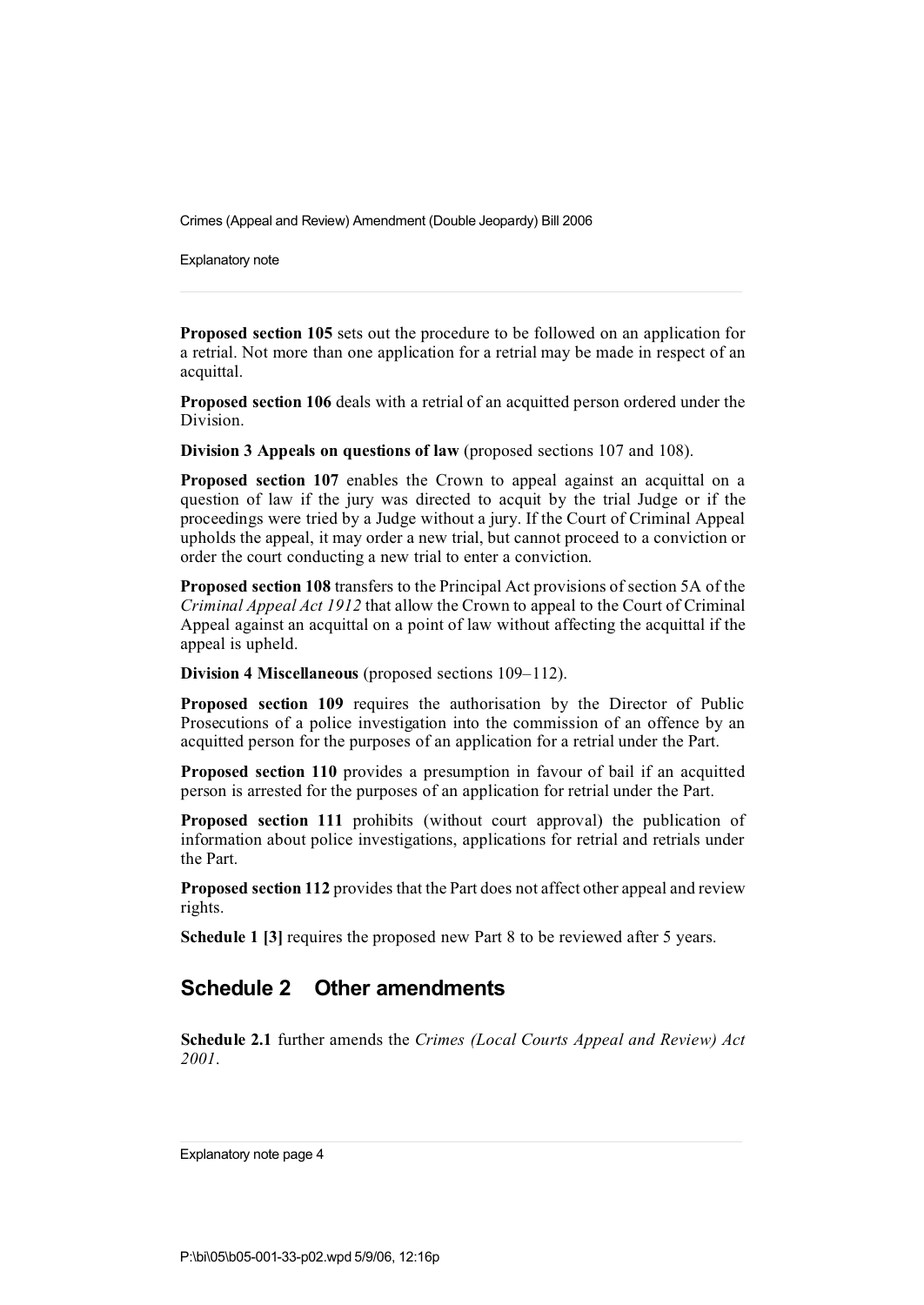Explanatory note

**Schedule 2.1 [2]** renames the *Crimes (Local Courts Appeal and Review) Act 2001* as the *Crimes (Appeal and Review) Act 2001* as a consequence of the inclusion of the proposed amendments relating to the review of acquittals in any court. Provisions relating to ordinary appeals against sentence or conviction to the Court of Criminal Appeal remain in the *Criminal Appeal Act 1912*. **Schedule 2.1 [1]** makes a consequential amendment.

**Schedule 2.1 [3]** renumbers a Part and sections of the Principal Act to facilitate the inclusion of the additional provisions into the Principal Act.

**Schedule 2.1 [4]** enables regulations of a savings and transitional nature to be made consequent on the enactment of the proposed Act.

**Schedule 2.2** amends the *Criminal Appeal Act 1912*. **Schedule 2.2 [1]** repeals section 5A (2) and (3) of the Act as a consequence of the transfer of those provisionsto Part 8 of the Principal Act. **Schedule 2.2 [2]** amends section 5B of the Act to enable the Court of Criminal Appeal to set aside a conviction or acquittal entered by the District Court on appeal from a Local Court as a result of the determination of a question of law referred by the District Court to the Court of Criminal Appeal after the District Court has dealt with a matter. **Schedule 2.2 [3]** makes a consequential amendment.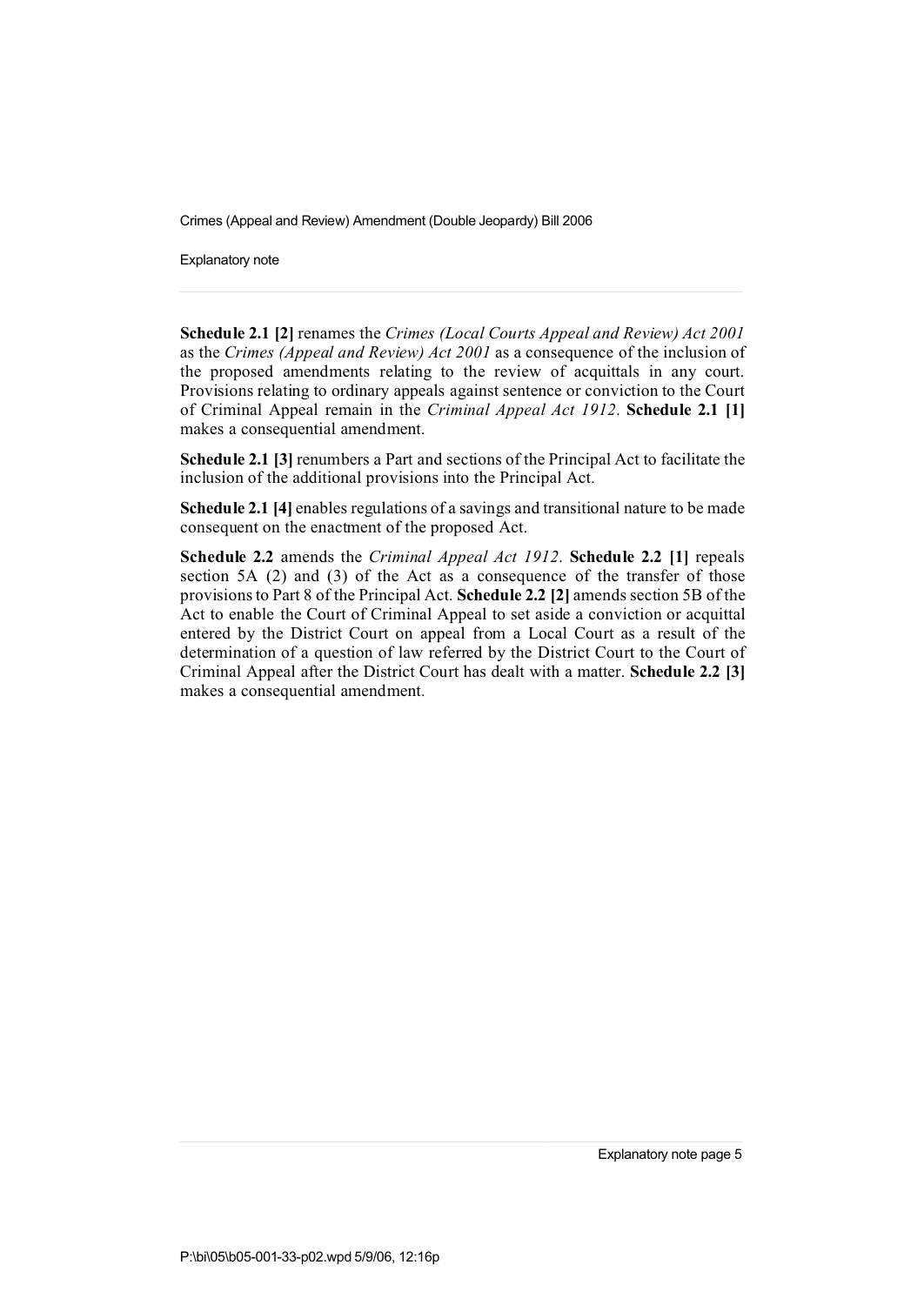First print



New South Wales

# **Crimes (Appeal and Review) Amendment (Double Jeopardy) Bill 2006**

## **Contents**

|                                                          | Page |
|----------------------------------------------------------|------|
| Name of Act                                              | 2    |
| 2 Commencement                                           | 2    |
| 3 Principal amendment of Crimes (Local Courts Appeal and |      |
| Review) Act 2001 No 120                                  | 2    |
| 4 Other amendments                                       | 2    |
| 5 Repeal of Act                                          | 2    |
| Schedule 1 Principal amendments                          | 3    |
| Schedule 2 Other amendments                              | 15   |

b05-001-33-p02.wpd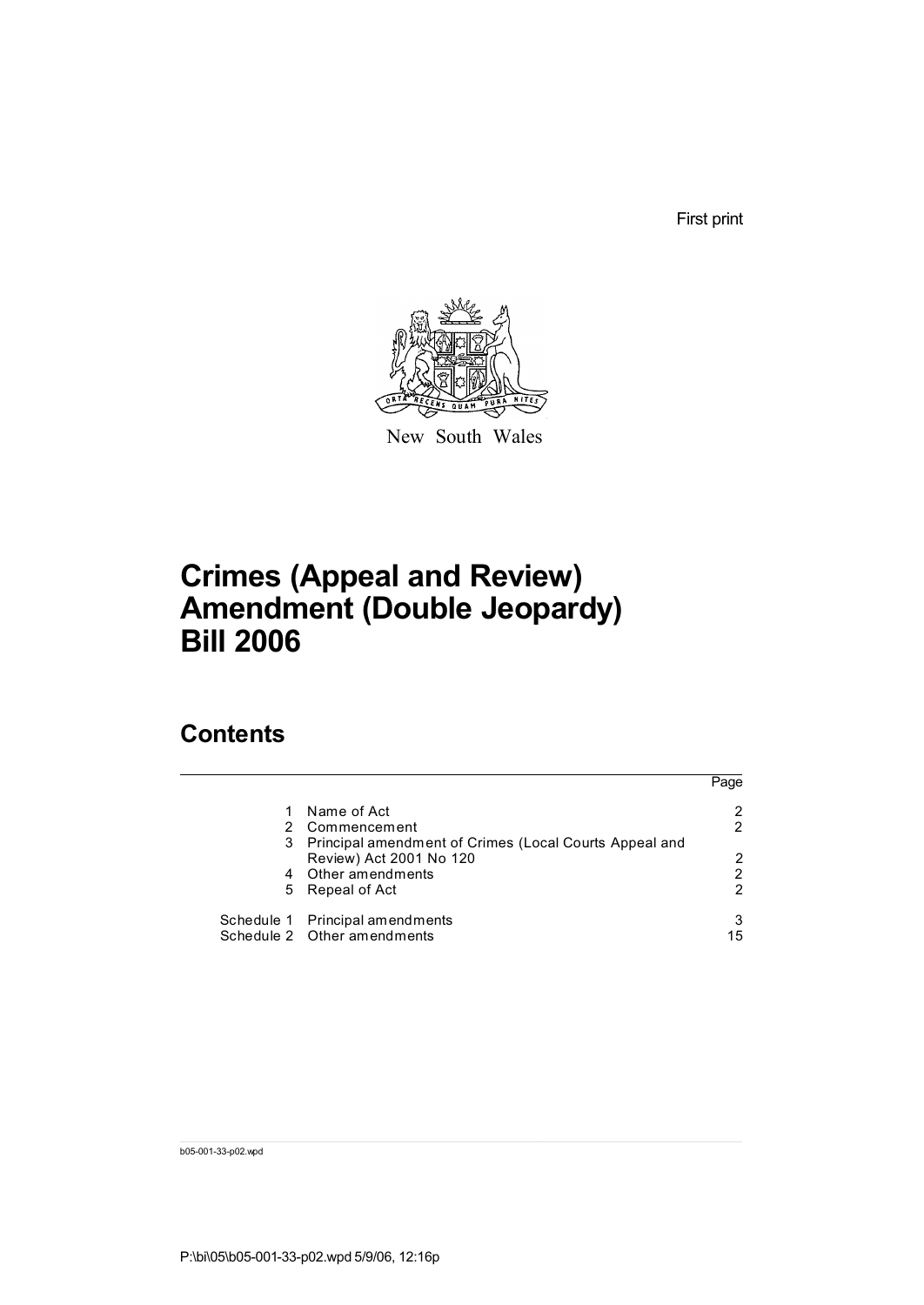

New South Wales

No , 2006

### **A Bill for**

An Act to amend and rename the *Crimes (Local Courts Appeal and Review) Act 2001* to enable the retrial of acquitted persons for very serious offences in certain cases; and for other purposes.

See also *Crimes (Appeal and Review) Amendment (DNA Review Panel) Bill 2006*.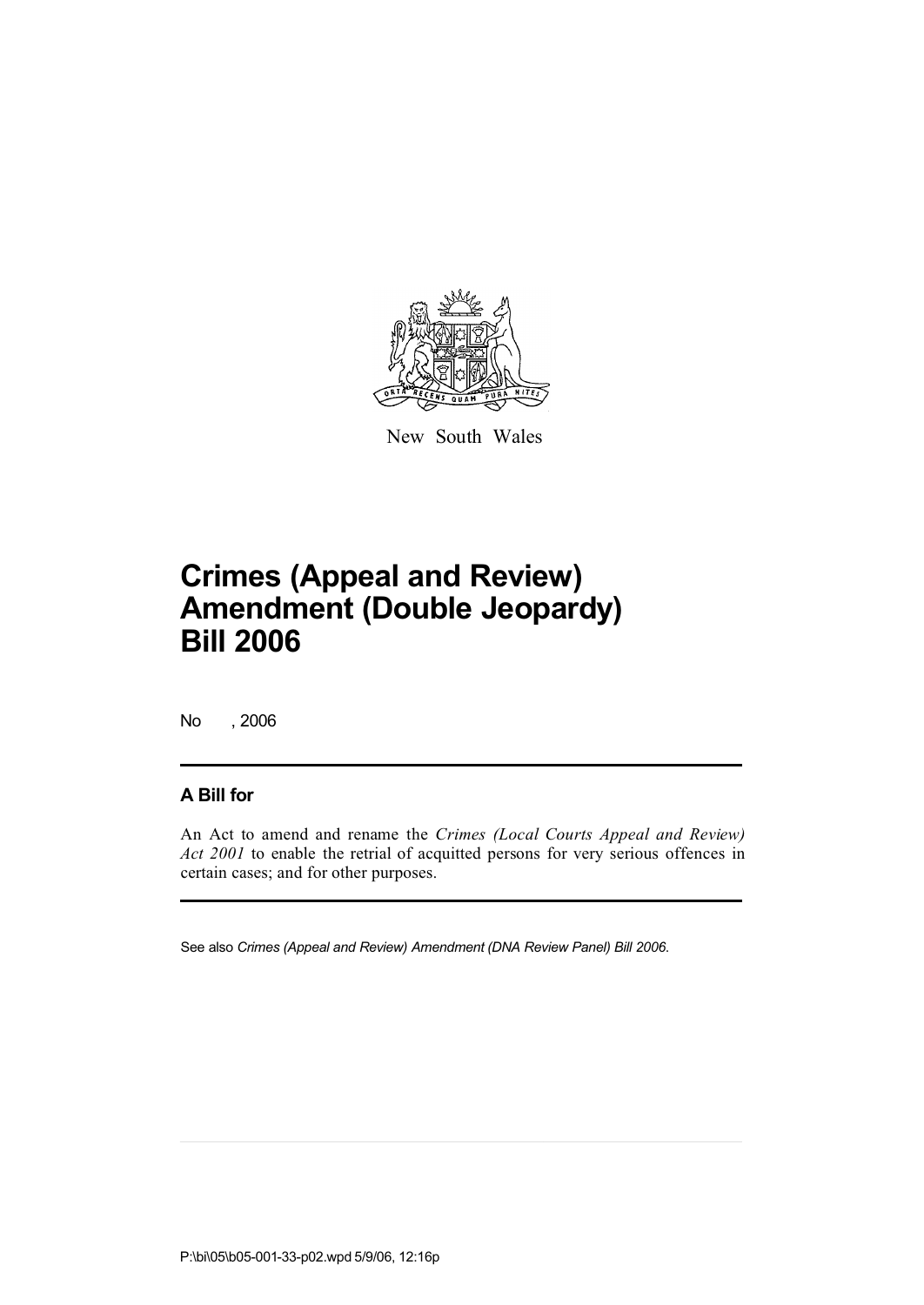|              | The Legislature of New South Wales enacts:                                                                                                                       | $\mathbf{1}$        |  |  |  |
|--------------|------------------------------------------------------------------------------------------------------------------------------------------------------------------|---------------------|--|--|--|
| 1            | <b>Name of Act</b>                                                                                                                                               | $\overline{2}$      |  |  |  |
|              | This Act is the Crimes (Appeal and Review) Amendment (Double<br>Jeopardy) Act 2006.                                                                              | 3<br>$\overline{4}$ |  |  |  |
| $\mathbf{2}$ | Commencement                                                                                                                                                     | 5                   |  |  |  |
|              | This Act commences on a day or days to be appointed by<br>proclamation.                                                                                          | 6<br>$\overline{7}$ |  |  |  |
| 3            | Principal amendment of Crimes (Local Courts Appeal and Review)<br>Act 2001 No 120                                                                                |                     |  |  |  |
|              | The Crimes (Local Courts Appeal and Review) Act 2001 is amended<br>as set out in Schedule 1.                                                                     | 10<br>11            |  |  |  |
| 4            | <b>Other amendments</b>                                                                                                                                          | 12                  |  |  |  |
|              | Each Act listed in Schedule 2 is amended as set out in that Schedule.                                                                                            | 13                  |  |  |  |
| 5            | <b>Repeal of Act</b>                                                                                                                                             | 14                  |  |  |  |
|              | This Act is repealed on the day following the day on which all of the<br>(1)<br>provisions of this Act have commenced.                                           | 15<br>16            |  |  |  |
|              | (2) The repeal of this Act does not, because of the operation of section 30<br>of the <i>Interpretation Act 1987</i> , affect any amendment made by this<br>Act. | 17<br>18<br>19      |  |  |  |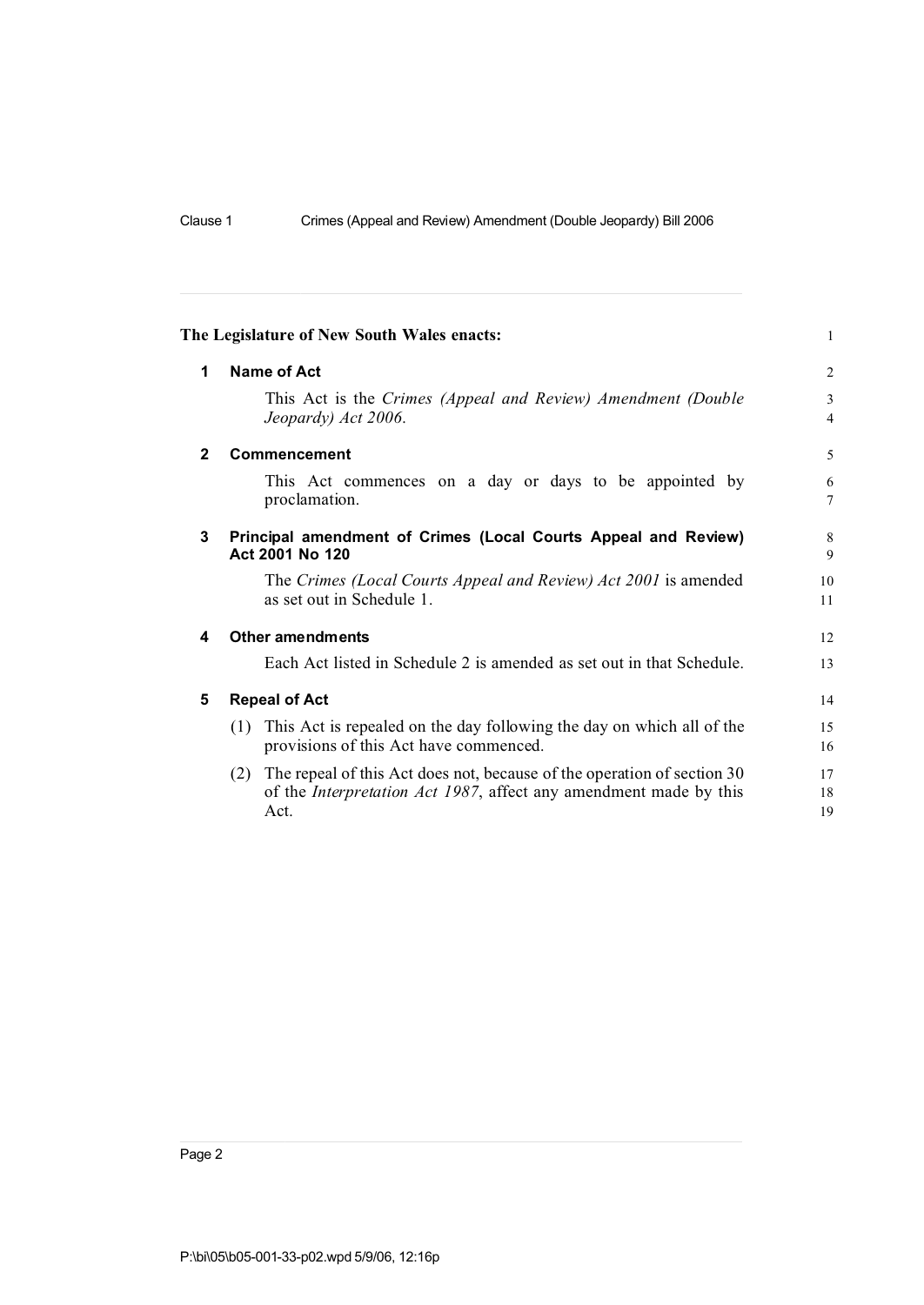Principal amendments **Schedule 1** and the set of the set of the Schedule 1

|       |                              |     |                    | <b>Schedule 1 Principal amendments</b>                                                                            | $\mathbf{1}$   |
|-------|------------------------------|-----|--------------------|-------------------------------------------------------------------------------------------------------------------|----------------|
|       |                              |     |                    | (Section 3)                                                                                                       | 2              |
| $[1]$ | <b>Section 3 Definitions</b> |     |                    |                                                                                                                   | 3              |
|       |                              |     |                    |                                                                                                                   |                |
|       |                              |     |                    | Insert in alphabetical order in section 3 (1):<br><i>acquittal</i> includes:                                      | $\overline{4}$ |
|       |                              |     |                    |                                                                                                                   | 5              |
|       |                              |     | (a)                | an acquittal in appeal proceedings in respect of an<br>offence, and                                               | 6<br>$\tau$    |
|       |                              |     | (b)                | an acquittal at the direction of a court.                                                                         | 8              |
| $[2]$ | Part 8                       |     |                    |                                                                                                                   | 9              |
|       |                              |     |                    | Insert in appropriate order:                                                                                      | 10             |
|       |                              |     |                    |                                                                                                                   |                |
|       |                              |     |                    | <b>Part 8 Acquittals</b>                                                                                          | 11             |
|       | <b>Division 1</b>            |     |                    | <b>Preliminary</b>                                                                                                | 12             |
|       | 98                           |     | <b>Definitions</b> |                                                                                                                   | 13             |
|       |                              | (1) |                    | In this Part:                                                                                                     | 14             |
|       |                              |     | offences:          | <i>administration of justice offence</i> means any of the following                                               | 15<br>16       |
|       |                              |     | (a)                | bribery of, or interference with, a juror, witness or<br>judicial officer,                                        | 17<br>18       |
|       |                              |     | (b)                | perversion of (or conspiracy to pervert) the course of<br>justice,                                                | 19<br>20       |
|       |                              |     | (c)                | perjury.                                                                                                          | 21             |
|       |                              |     |                    | life sentence offence means murder or any other offence<br>punishable by imprisonment for life.                   | 22<br>23       |
|       |                              |     |                    |                                                                                                                   |                |
|       |                              |     |                    | Note. On the enactment of this Part, the following offences were offences<br>punishable by imprisonment for life: | 24<br>25       |
|       |                              |     | (a)<br>(b)         | murder (section 19A of the Crimes Act 1900),<br>an offence under section 61JA (1) of the Crimes Act 1900          | 26             |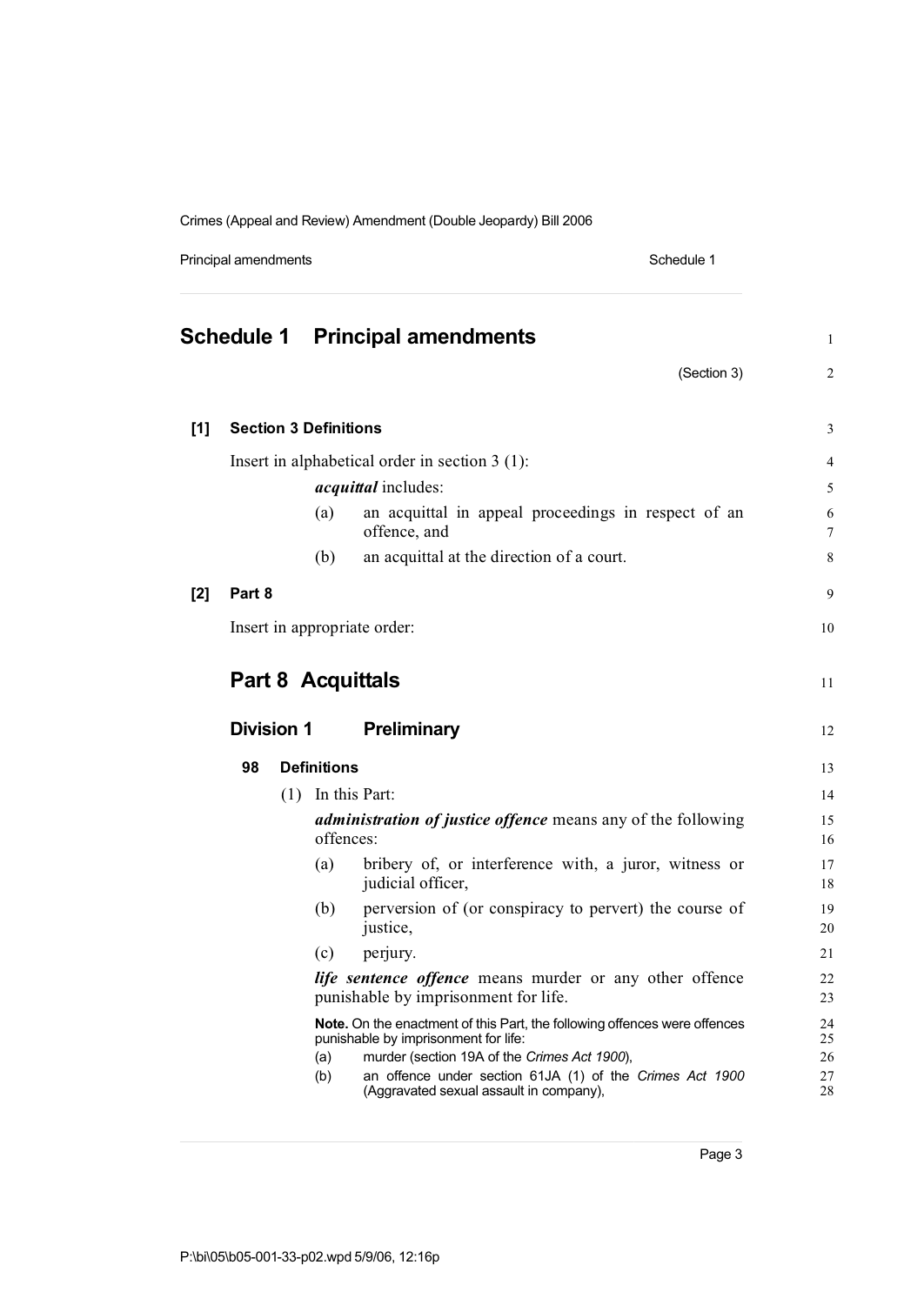Schedule 1 Principal amendments

|                   |     | (c)                            | an offence under section 23 (2), 24 (2), 25 (2), 25 (2A), 26, 27 or<br>28 of the Drug Misuse and Trafficking Act 1985, being an offence<br>that relates to a large commercial quantity of certain prohibited<br>plants or drugs.                                                                                                                                                                                             | $\mathbf{1}$<br>$\overline{c}$<br>$\frac{3}{4}$ |  |  |
|-------------------|-----|--------------------------------|------------------------------------------------------------------------------------------------------------------------------------------------------------------------------------------------------------------------------------------------------------------------------------------------------------------------------------------------------------------------------------------------------------------------------|-------------------------------------------------|--|--|
|                   |     | or more.                       | 15 years or more sentence offence means an offence<br>punishable by imprisonment for life or for a period of 15 years                                                                                                                                                                                                                                                                                                        | 5<br>6<br>$\boldsymbol{7}$                      |  |  |
|                   | (2) |                                | For the purposes of this Part, the retrial of an acquitted person<br>for an offence includes a trial if the offence is not the same as<br>the offence of which the person was acquitted.                                                                                                                                                                                                                                     | $\,$ 8 $\,$<br>9<br>10                          |  |  |
|                   | (3) |                                | In this Part, a reference to the proceedings in which a person<br>was acquitted includes, if they were appeal proceedings, a<br>reference to the earlier proceedings to which the appeal related.                                                                                                                                                                                                                            | 11<br>12<br>13                                  |  |  |
| <b>Division 2</b> |     |                                | Retrial after acquittal for very serious offence                                                                                                                                                                                                                                                                                                                                                                             | 14                                              |  |  |
| 99                |     | <b>Application of Division</b> |                                                                                                                                                                                                                                                                                                                                                                                                                              |                                                 |  |  |
|                   |     |                                | (1) This Division applies where:                                                                                                                                                                                                                                                                                                                                                                                             | 16                                              |  |  |
|                   |     | (a)                            | a person has been acquitted of an offence, and                                                                                                                                                                                                                                                                                                                                                                               | 17                                              |  |  |
|                   |     | (b)                            | according to the rules of law relating to double jeopardy<br>(including rules based on abuse of process), the person<br>is thereby precluded or may thereby be precluded from<br>being retried for the same offence, or from being tried<br>for some other offence, in proceedings in this State.                                                                                                                            | 18<br>19<br>20<br>21<br>22                      |  |  |
|                   |     |                                | Note. Under section 100 a person to whom this Division applies can only<br>be retried for a life sentence offence (in the case of fresh or compelling<br>evidence). Under section 101 a person to whom this Division applies can<br>only be retried for a 15 years or more sentence offence (in the case of a<br>tainted acquittal).                                                                                         | 23<br>24<br>25<br>26<br>27                      |  |  |
|                   | (2) |                                | This section extends to a person acquitted in proceedings<br>outside this State of an offence under the law of the place<br>where the proceedings were held. However, this section does<br>not so extend if the law of that place does not permit that<br>person to be retried and the application of this Division to such<br>a retrial is inconsistent with the Commonwealth Constitution or<br>a law of the Commonwealth. | 28<br>29<br>30<br>31<br>32<br>33<br>34          |  |  |
|                   | (3) |                                | This section extends to a person acquitted before the<br>commencement of this Division.                                                                                                                                                                                                                                                                                                                                      | 35<br>36                                        |  |  |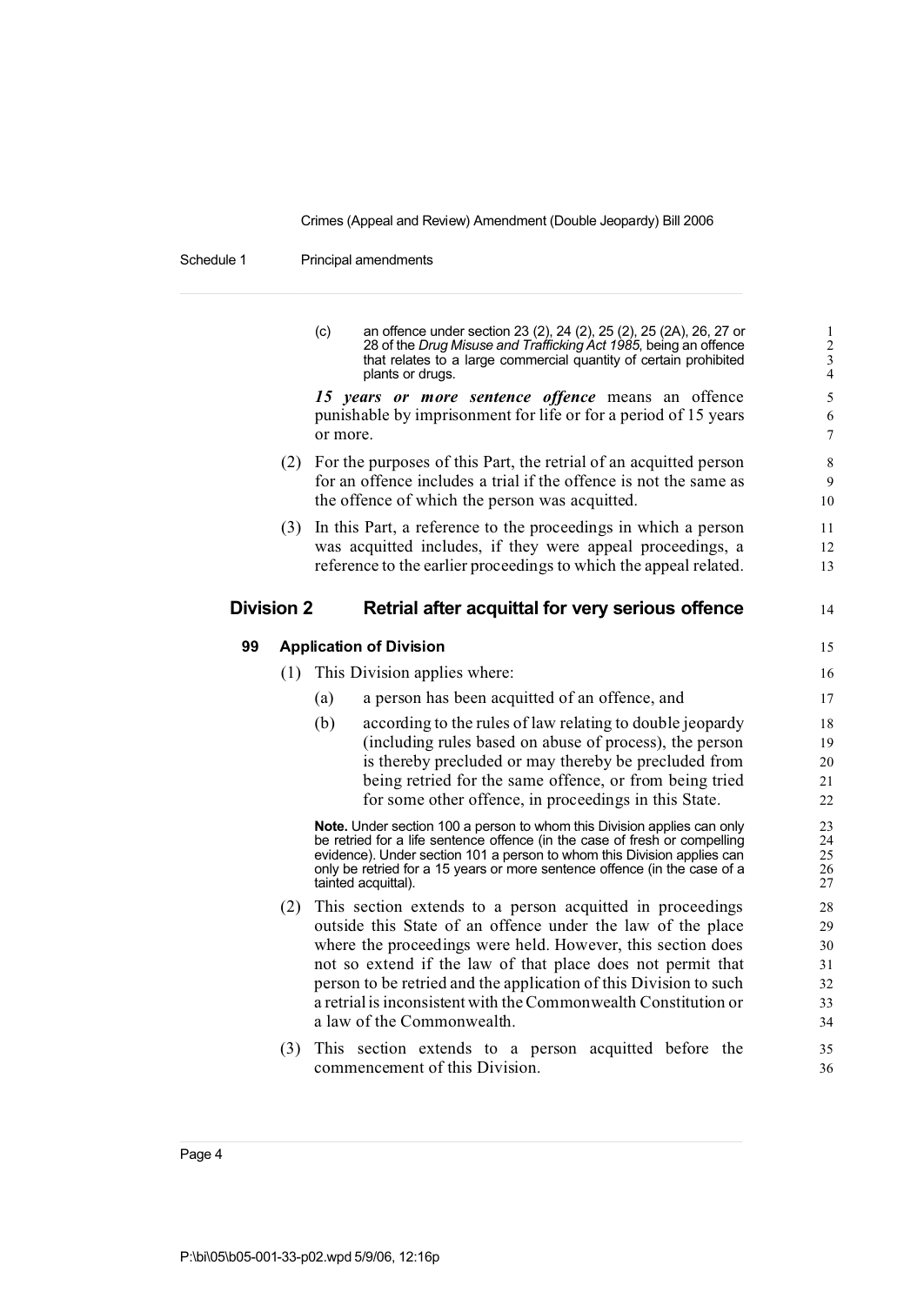Principal amendments **Schedule 1** Schedule 1

| 100 | Court of Criminal Appeal may order retrial-fresh and compelling<br>evidence |                                                                                                                                                                                                                                                                                       |                            |  |  |  |  |
|-----|-----------------------------------------------------------------------------|---------------------------------------------------------------------------------------------------------------------------------------------------------------------------------------------------------------------------------------------------------------------------------------|----------------------------|--|--|--|--|
|     | (1)                                                                         | The Court of Criminal Appeal may, on the application of the<br>Director of Public Prosecutions, order an acquitted person to be<br>retried for a life sentence offence if satisfied that:                                                                                             | $\mathfrak{Z}$<br>4<br>5   |  |  |  |  |
|     |                                                                             | there is fresh and compelling evidence against the<br>(a)<br>acquitted person in relation to the offence, and                                                                                                                                                                         | $\sqrt{6}$<br>$\tau$       |  |  |  |  |
|     |                                                                             | (b)<br>in all the circumstances it is in the interests of justice for<br>the order to be made.                                                                                                                                                                                        | 8<br>9                     |  |  |  |  |
|     | (2)                                                                         | If the Court of Criminal Appeal orders an acquitted person to<br>be retried, the Court is to quash the person's acquittal or<br>remove the acquittal as a bar to the person being retried for the<br>offence (as the case requires).                                                  | $10\,$<br>11<br>12<br>13   |  |  |  |  |
|     | (3)                                                                         | The Court of Criminal Appeal may order a person to be retried<br>for a life sentence offence under this section even if the person<br>had been charged with and acquitted of manslaughter or other<br>lesser offence.                                                                 | 14<br>15<br>16<br>17       |  |  |  |  |
|     | (4)                                                                         | The Court of Criminal Appeal cannot order a person to be<br>retried for a life sentence offence under this section where the<br>person had been charged with and acquitted of the life sentence<br>offence but had been convicted instead of manslaughter or<br>other lesser offence. | 18<br>19<br>20<br>21<br>22 |  |  |  |  |
| 101 |                                                                             | Court of Criminal Appeal may order retrial-tainted acquittals                                                                                                                                                                                                                         | 23                         |  |  |  |  |
|     | (1)                                                                         | The Court of Criminal Appeal may, on the application of the<br>Director of Public Prosecutions, order an acquitted person to be<br>retried for a 15 years or more sentence offence if satisfied that:                                                                                 | 24<br>25<br>26             |  |  |  |  |
|     |                                                                             | (a)<br>the acquittal is a tainted acquittal, and                                                                                                                                                                                                                                      | 27                         |  |  |  |  |
|     |                                                                             | (b)<br>in all the circumstances it is in the interests of justice for<br>the order to be made.                                                                                                                                                                                        | 28<br>29                   |  |  |  |  |
|     | (2)                                                                         | If the Court of Criminal Appeal orders an acquitted person to<br>be retried, the Court is to quash the person's acquittal or<br>remove the acquittal as a bar to the person being retried for the<br>offence (as the case requires).                                                  | 30<br>31<br>32<br>33       |  |  |  |  |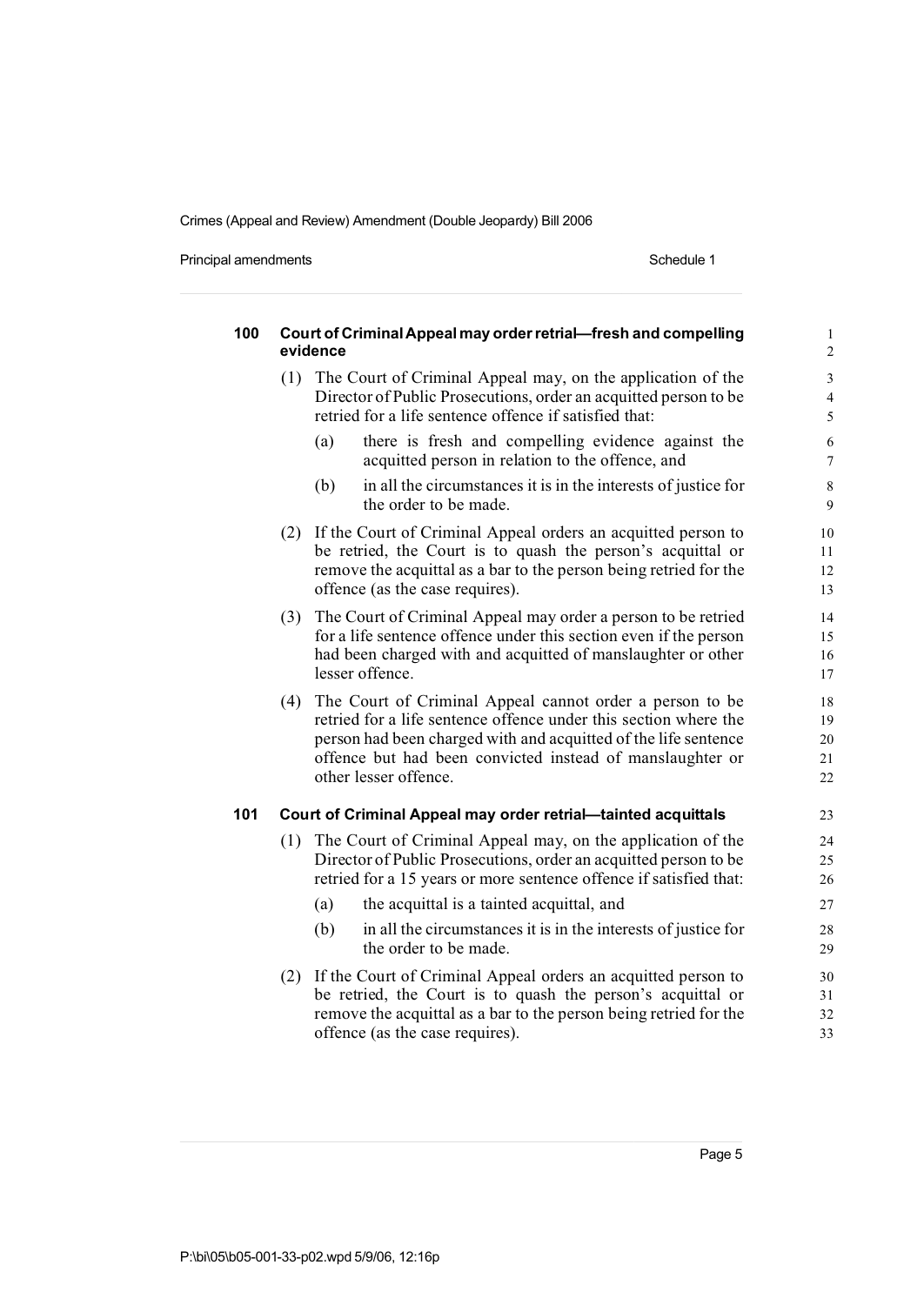Schedule 1 Principal amendments

|     |                                                                                                                                                                                                                                                   | (3) The Court of Criminal Appeal may order a person to be retried<br>for a 15 years or more sentence offence under this section even<br>if the person had been charged with and acquitted of a lesser<br>offence.                 | $\mathbf{1}$<br>$\overline{c}$<br>$\overline{\mathbf{3}}$<br>$\overline{\mathcal{L}}$ |  |  |  |
|-----|---------------------------------------------------------------------------------------------------------------------------------------------------------------------------------------------------------------------------------------------------|-----------------------------------------------------------------------------------------------------------------------------------------------------------------------------------------------------------------------------------|---------------------------------------------------------------------------------------|--|--|--|
| 102 |                                                                                                                                                                                                                                                   | Fresh and compelling evidence-meaning                                                                                                                                                                                             | 5                                                                                     |  |  |  |
|     | (1)                                                                                                                                                                                                                                               | This section applies for the purpose of determining under this<br>Division whether there is fresh and compelling evidence<br>against an acquitted person in relation to an offence.                                               | 6<br>$\overline{7}$<br>8                                                              |  |  |  |
|     | (2)                                                                                                                                                                                                                                               | Evidence is <i>fresh</i> if:                                                                                                                                                                                                      | 9                                                                                     |  |  |  |
|     |                                                                                                                                                                                                                                                   | it was not adduced in the proceedings in which the<br>(a)<br>person was acquitted, and                                                                                                                                            | 10<br>11                                                                              |  |  |  |
|     |                                                                                                                                                                                                                                                   | (b)<br>it could not have been adduced in those proceedings<br>with the exercise of reasonable diligence.                                                                                                                          | 12<br>13                                                                              |  |  |  |
|     | (3)                                                                                                                                                                                                                                               | Evidence is <i>compelling</i> if:                                                                                                                                                                                                 | 14                                                                                    |  |  |  |
|     |                                                                                                                                                                                                                                                   | it is reliable, and<br>(a)                                                                                                                                                                                                        | 15                                                                                    |  |  |  |
|     |                                                                                                                                                                                                                                                   | (b)<br>it is substantial, and                                                                                                                                                                                                     | 16                                                                                    |  |  |  |
|     |                                                                                                                                                                                                                                                   | (c)<br>in the context of the issues in dispute in the proceedings<br>in which the person was acquitted, it is highly probative<br>of the case against the acquitted person.                                                       | 17<br>18<br>19                                                                        |  |  |  |
|     | (4) Evidence that would be admissible on a retrial under this<br>Division is not precluded from being fresh and compelling<br>evidence merely because it would have been inadmissible in<br>the earlier proceedings against the acquitted person. |                                                                                                                                                                                                                                   |                                                                                       |  |  |  |
| 103 |                                                                                                                                                                                                                                                   | <b>Tainted acquittals-meaning</b>                                                                                                                                                                                                 | 24                                                                                    |  |  |  |
|     | (1)                                                                                                                                                                                                                                               | This section applies for the purpose of determining under this<br>Division whether the acquittal of an accused person is a tainted<br>acquittal.                                                                                  | 25<br>26<br>27                                                                        |  |  |  |
|     | (2)                                                                                                                                                                                                                                               | An acquittal is <i>tainted</i> if:                                                                                                                                                                                                | 28                                                                                    |  |  |  |
|     |                                                                                                                                                                                                                                                   | the accused person or another person has been<br>(a)<br>convicted (in this State or elsewhere) of an<br>administration of justice offence in connection with the<br>proceedings in which the accused person was acquitted,<br>and | 29<br>30<br>31<br>32<br>33                                                            |  |  |  |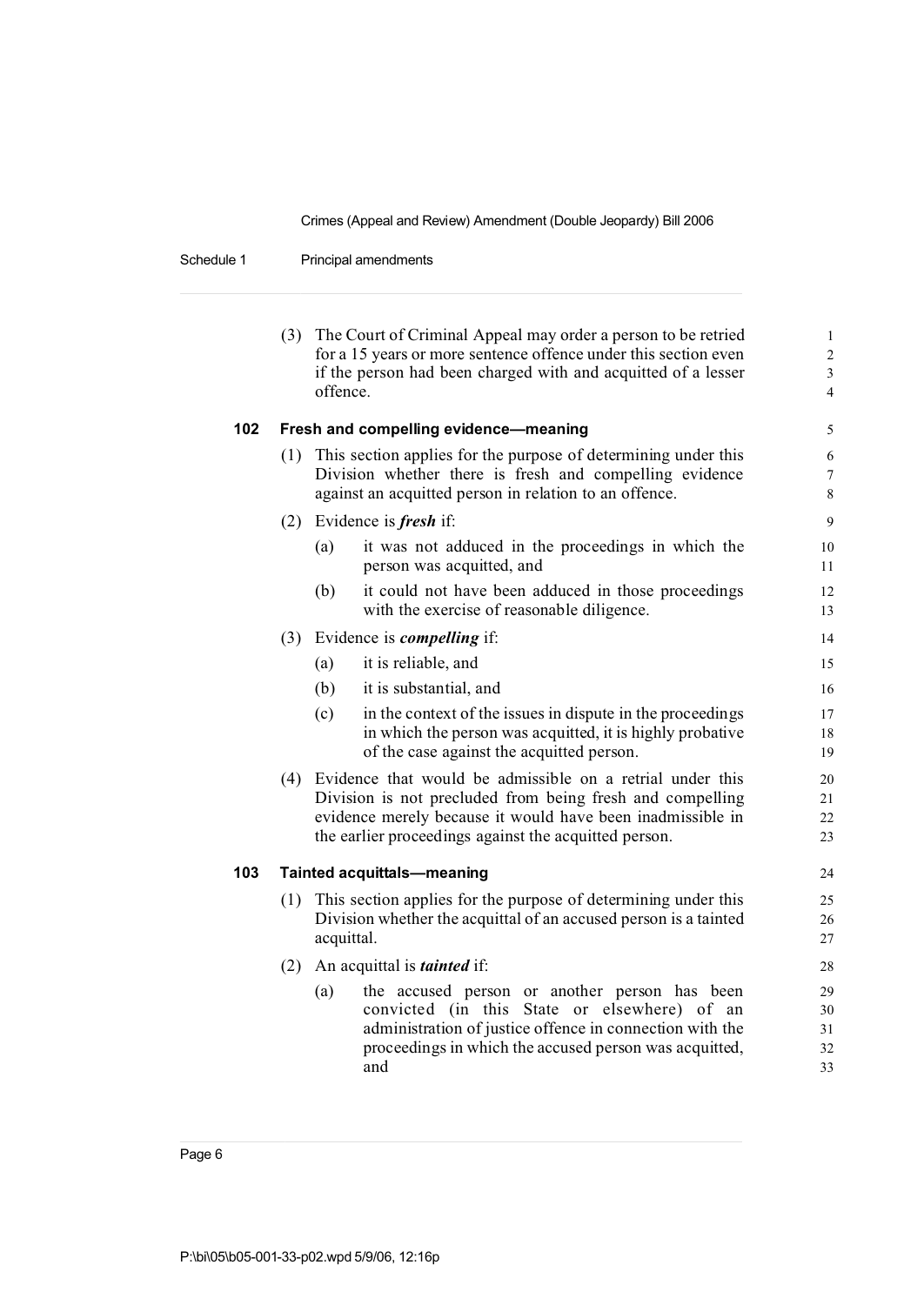Principal amendments **Schedule 1** Schedule 1

|     |                                                | (b) | it is more likely than not that, but for the commission of<br>the administration of justice offence, the accused person<br>would have been convicted.                                                                                                                                         | $\mathbf 1$<br>$\sqrt{2}$<br>$\mathfrak 3$      |  |  |
|-----|------------------------------------------------|-----|-----------------------------------------------------------------------------------------------------------------------------------------------------------------------------------------------------------------------------------------------------------------------------------------------|-------------------------------------------------|--|--|
|     | (3)                                            |     | An acquittal is not a tainted acquittal if the conviction for the<br>administration of justice offence is subject to appeal as of right.                                                                                                                                                      | $\overline{4}$<br>5                             |  |  |
|     | (4)                                            |     | If the conviction for the administration of justice offence is, on<br>appeal, quashed after the Court of Criminal Appeal has ordered<br>the acquitted person to be retried under this Division because<br>of the conviction, the person may apply to the Court to set<br>aside the order and: | 6<br>$\boldsymbol{7}$<br>$\,$ 8 $\,$<br>9<br>10 |  |  |
|     |                                                | (a) | to restore the acquittal that was quashed, or                                                                                                                                                                                                                                                 | 11                                              |  |  |
|     |                                                | (b) | to restore the acquittal as a bar to the person being<br>retried for the offence,                                                                                                                                                                                                             | 12<br>13                                        |  |  |
|     |                                                |     | as the case requires.                                                                                                                                                                                                                                                                         | 14                                              |  |  |
| 104 | Interests of justice-matters for consideration |     |                                                                                                                                                                                                                                                                                               |                                                 |  |  |
|     | (1)                                            |     | This section applies for the purpose of determining under this<br>Division whether it is in the interests of justice for an order to<br>be made for the retrial of an acquitted person.                                                                                                       | 16<br>17<br>18                                  |  |  |
|     | (2)                                            |     | It is not in the interests of justice to make an order for the retrial<br>of an acquitted person unless the Court of Criminal Appeal is<br>satisfied that a fair retrial is likely in the circumstances.                                                                                      | 19<br>20<br>21                                  |  |  |
|     | (3)                                            |     | The Court is to have regard in particular to:                                                                                                                                                                                                                                                 | 22                                              |  |  |
|     |                                                | (a) | the length of time since the acquitted person allegedly<br>committed the offence, and                                                                                                                                                                                                         | 23<br>24                                        |  |  |
|     |                                                | (b) | whether any police officer or prosecutor has failed to act<br>with reasonable diligence or expedition in connection<br>with the application for the retrial of the acquitted<br>person.                                                                                                       | 25<br>26<br>27<br>28                            |  |  |
| 105 |                                                |     | <b>Application for retrial-procedure</b>                                                                                                                                                                                                                                                      | 29                                              |  |  |
|     | (1)                                            |     | Not more than one application for the retrial of an acquitted<br>person may be made under this Division in relation to an                                                                                                                                                                     | 30<br>31                                        |  |  |
|     |                                                |     | acquittal. An application cannot be made in relation to an<br>acquittal resulting from a retrial under this Part.                                                                                                                                                                             | 32<br>33                                        |  |  |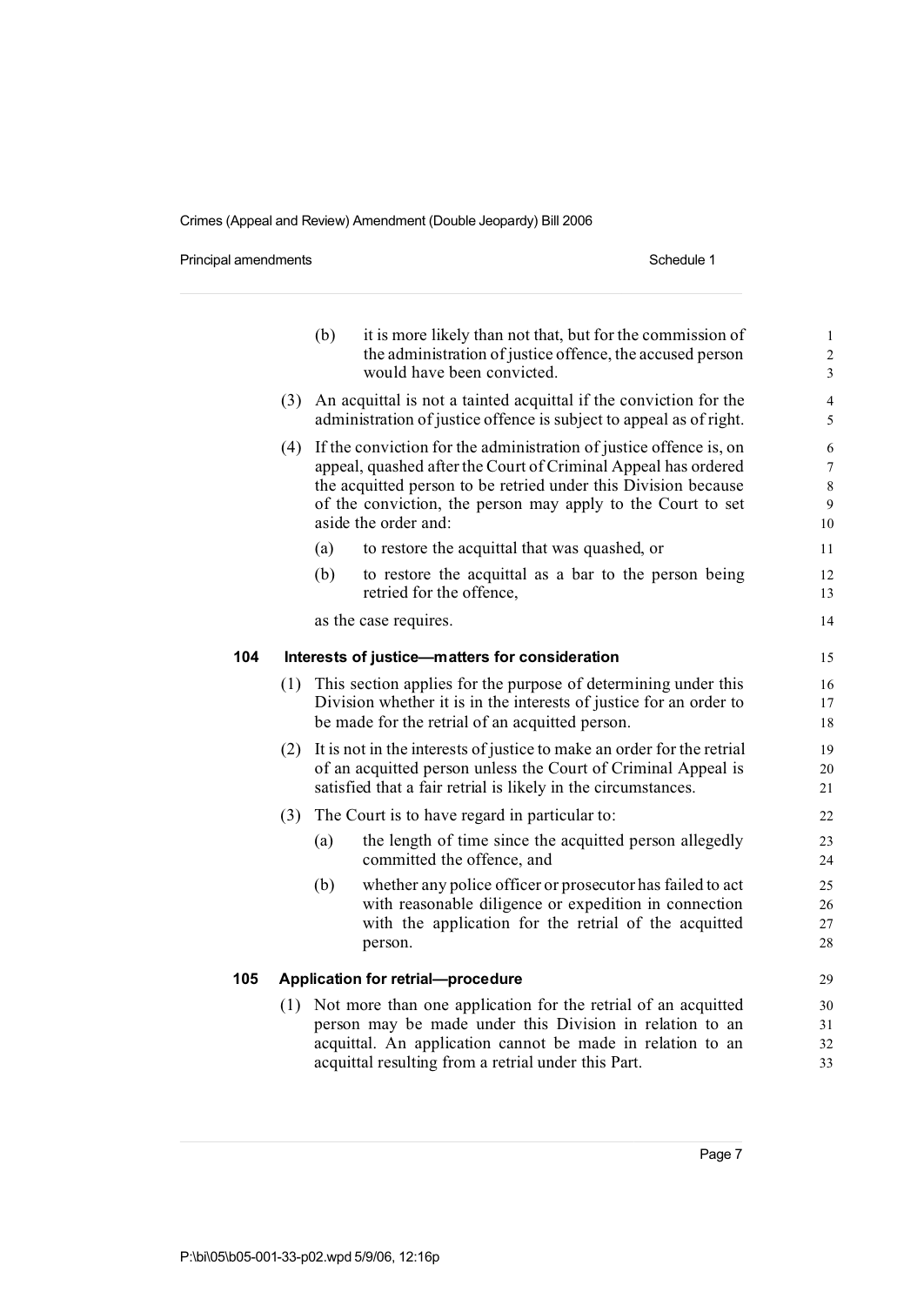Schedule 1 Principal amendments

|     | (2)     | An application for the retrial of an acquitted person cannot be<br>made under this Division unless the person has been charged<br>with the offence for which a retrial is sought or a warrant has<br>been issued for the person's arrest in connection with such an<br>offence.                                | 1<br>$\overline{\mathbf{c}}$<br>3<br>$\overline{\mathcal{L}}$<br>5 |
|-----|---------|----------------------------------------------------------------------------------------------------------------------------------------------------------------------------------------------------------------------------------------------------------------------------------------------------------------|--------------------------------------------------------------------|
|     |         | Note. Section 109 requires the Director of Public Prosecutions' approval<br>for the arrest of the accused or for the issue of a warrant for his or her<br>arrest.                                                                                                                                              | 6<br>7<br>8                                                        |
|     | (3)     | The application is to be made not later than 28 days after the<br>person is so charged with that offence or the warrant is so<br>issued for the person's arrest. The Court of Criminal Appeal<br>may extend that period for good cause.                                                                        | 9<br>10<br>11<br>12                                                |
|     | (4)     | The Court of Criminal Appeal must consider the application at<br>a hearing.                                                                                                                                                                                                                                    | 13<br>14                                                           |
|     | (5)     | The person to whom the application relates is entitled to be<br>present and heard at the hearing (whether or not the person is<br>in custody). However, the application can be determined even<br>if the person is not present so long as the person has been given<br>a reasonable opportunity to be present. | 15<br>16<br>17<br>18<br>19                                         |
|     | (6)     | The powers of the Court of Criminal Appeal under section 12<br>of the Criminal Appeal Act 1912 may be exercised in<br>connection with the hearing of the application.                                                                                                                                          | 20<br>21<br>22                                                     |
|     | (7)     | The Court of Criminal Appeal may at one hearing consider<br>more than one application under this Division for a retrial<br>(whether or not relating to the same person), but only if the<br>offences concerned should be tried on the same indictment.                                                         | 23<br>24<br>25<br>26                                               |
|     | (8)     | If the Court of Criminal Appeal determines in proceedings on<br>an application under this Division that the acquittal is not a bar<br>to the person being retried for the offence concerned, it must<br>make a declaration to that effect.                                                                     | 27<br>28<br>29<br>30                                               |
| 106 | Retrial |                                                                                                                                                                                                                                                                                                                | 31                                                                 |
|     |         | (1) An indictment for the retrial of a person that has been ordered<br>under this Division cannot, without the leave of the Court of<br>Criminal Appeal, be presented after the end of the period of 2<br>months after the order was made.                                                                     | 32<br>33<br>34<br>35                                               |
|     | (2)     | The Court must not give leave unless it is satisfied that:<br>the prosecutor has acted with reasonable expedition, and<br>(a)                                                                                                                                                                                  | 36<br>37                                                           |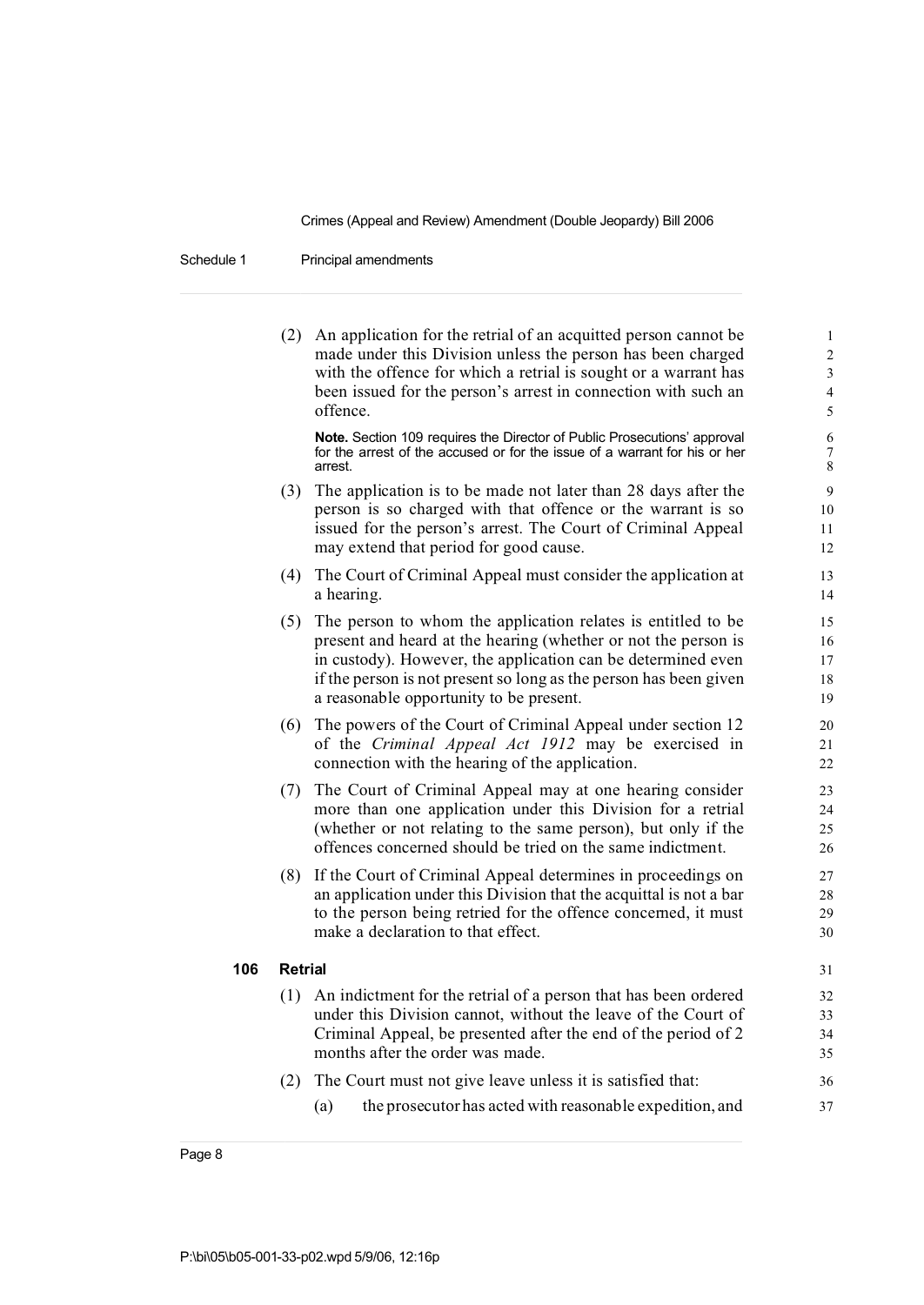Principal amendments **Schedule 1** and the set of the set of the Schedule 1

|                   |     | (b)  | there is good and sufficient cause for the retrial despite<br>the lapse of time since the order was made.                                                                                                                                                                                                                                                                                                                       | $\mathbf{1}$<br>$\overline{c}$                                 |
|-------------------|-----|------|---------------------------------------------------------------------------------------------------------------------------------------------------------------------------------------------------------------------------------------------------------------------------------------------------------------------------------------------------------------------------------------------------------------------------------|----------------------------------------------------------------|
|                   | (3) | and: | If, after the end of the period of 2 months after an order for the<br>retrial of an accused person was made under this Division, an<br>indictment for the retrial of the person has not been presented<br>or has been withdrawn or quashed, the person may apply to the<br>Court of Criminal Appeal to set aside the order for the retrial                                                                                      | 3<br>$\overline{\mathcal{L}}$<br>5<br>6<br>$\overline{7}$<br>8 |
|                   |     | (a)  | to restore the acquittal that was quashed, or                                                                                                                                                                                                                                                                                                                                                                                   | 9                                                              |
|                   |     | (b)  | to restore the acquittal as a bar to the person being tried<br>for the offence.                                                                                                                                                                                                                                                                                                                                                 | 10<br>11                                                       |
|                   |     |      | as the case requires.                                                                                                                                                                                                                                                                                                                                                                                                           | 12                                                             |
|                   | (4) |      | If the order is set aside, a further application cannot be made<br>under this Division for the retrial of the accused person in<br>respect of the offence concerned.                                                                                                                                                                                                                                                            | 13<br>14<br>15                                                 |
|                   | (5) |      | At the retrial of an accused person, the prosecution is not<br>entitled to refer to the fact that the Court of Criminal Appeal<br>has found that it appears that there is fresh and compelling<br>evidence against the acquitted person or, as the case requires,<br>that it is more likely than not that, but for the commission of<br>the administration of justice offence, the accused person would<br>have been convicted. | 16<br>17<br>18<br>19<br>20<br>21<br>22                         |
| <b>Division 3</b> |     |      | Appeals on questions of law                                                                                                                                                                                                                                                                                                                                                                                                     | 23                                                             |
| 107               |     |      | Directed jury acquittals or acquittals in trials without juries                                                                                                                                                                                                                                                                                                                                                                 | 24                                                             |
|                   | (1) |      | This section applies to the acquittal of a person:                                                                                                                                                                                                                                                                                                                                                                              | 25                                                             |
|                   |     | (a)  | by a jury at the direction of the trial Judge, or                                                                                                                                                                                                                                                                                                                                                                               | 26                                                             |
|                   |     | (b)  | by a Judge of the Supreme Court or District Court in<br>criminal proceedings for an indictable offence tried by<br>the Judge without a jury, or                                                                                                                                                                                                                                                                                 | 27<br>28<br>29                                                 |
|                   |     | (c)  | by the Supreme Court or the Land and Environment<br>Court in its summary jurisdiction in any proceedings in<br>which the Crown was a party.                                                                                                                                                                                                                                                                                     | 30<br>31<br>32                                                 |
|                   | (2) |      | The Attorney General or the Director of Public Prosecutions<br>may appeal to the Court of Criminal Appeal against any such<br>acquittal on any ground that involves a question of law alone.                                                                                                                                                                                                                                    | 33<br>34<br>35                                                 |
|                   |     |      |                                                                                                                                                                                                                                                                                                                                                                                                                                 |                                                                |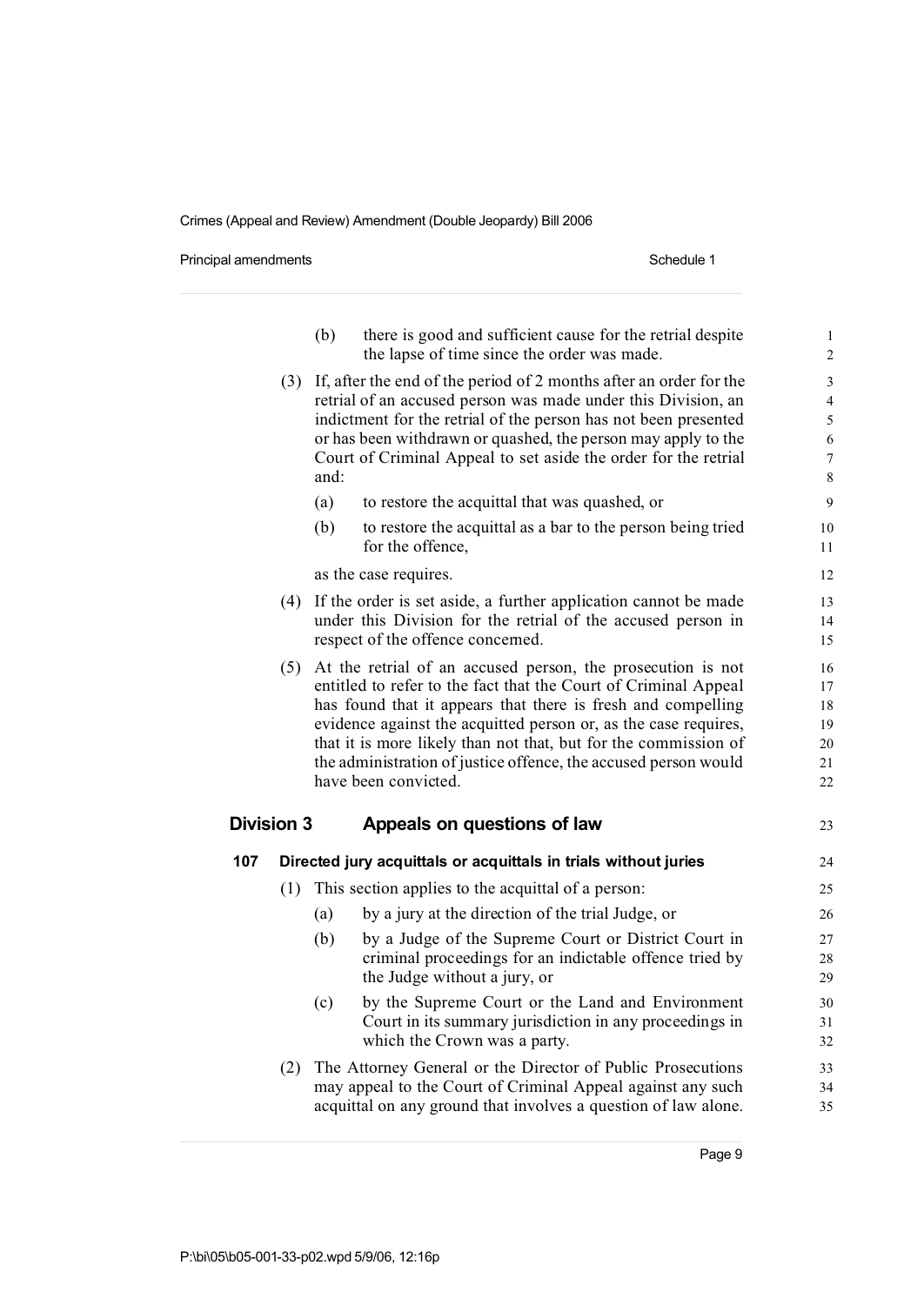Schedule 1 Principal amendments

|     |     | (3) An appeal may be made within 28 days after the acquittal or,<br>with the leave of the Court of Criminal Appeal, may be made<br>after that period.                                                                                                                                                                                          | $\mathbf{1}$<br>$\overline{c}$<br>3 |
|-----|-----|------------------------------------------------------------------------------------------------------------------------------------------------------------------------------------------------------------------------------------------------------------------------------------------------------------------------------------------------|-------------------------------------|
|     | (4) | The accused person is entitled to be present and heard at the<br>appeal. However, the appeal can be determined even if the<br>person is not present so long as the person has been given a<br>reasonable opportunity to be present.                                                                                                            | 4<br>5<br>6<br>$\overline{7}$       |
|     | (5) | The Court of Criminal Appeal may affirm or quash the<br>acquittal appealed against.                                                                                                                                                                                                                                                            | 8<br>9                              |
|     | (6) | If the acquittal is quashed, the Court of Criminal Appeal may<br>order a new trial in such manner as the Court thinks fit. For that<br>purpose, the Court may (subject to the Bail Act 1978) order the<br>detention or return to custody of the accused person in<br>connection with the new trial.                                            | 10<br>11<br>12<br>13<br>14          |
|     | (7) | If the acquittal is quashed, the Court of Criminal Appeal cannot<br>proceed to convict or sentence the accused person for the<br>offence charged nor direct the court conducting the new trial to<br>do so.                                                                                                                                    | 15<br>16<br>17<br>18                |
|     | (8) | This section does not apply to a person who was acquitted<br>before the commencement of this section.                                                                                                                                                                                                                                          | 19<br>20                            |
|     |     | Note. See section 5C of the Criminal Appeal Act 1912 for appeals against<br>the quashing of an indictment.                                                                                                                                                                                                                                     | 21<br>22                            |
| 108 |     | Appeals not affecting existing acquittal                                                                                                                                                                                                                                                                                                       | 23                                  |
|     | (1) | This section applies to the acquittal of a person:                                                                                                                                                                                                                                                                                             | 24                                  |
|     |     | in any proceedings tried on indictment (whether in<br>(a)<br>respect of the whole or part of the indictment), or                                                                                                                                                                                                                               | 25<br>26                            |
|     |     | (b)<br>in any proceedings tried by the Supreme Court or the<br>Land and Environment Court in its summary<br>jurisdiction in which the Crown was a party.                                                                                                                                                                                       | 27<br>28<br>29                      |
|     | (2) | The Attorney General or the Director of Public Prosecutions<br>may submit for determination by the Court of Criminal Appeal<br>any question of law arising at or in connection with the trial<br>(together with a statement of the circumstances out of which<br>the question arose). The Court is to hear and determine any<br>such question. | 30<br>31<br>32<br>33<br>34<br>35    |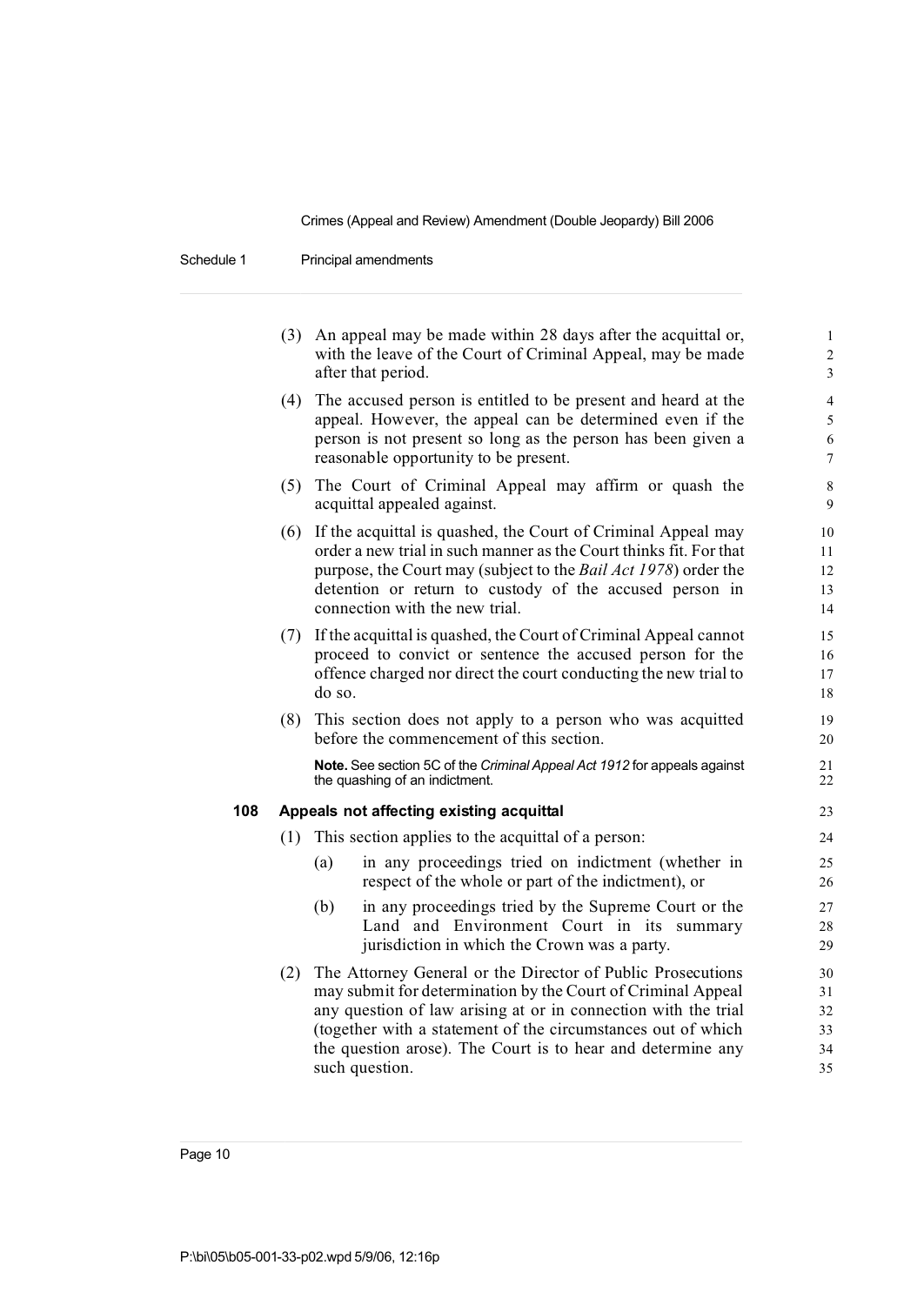Principal amendments **Schedule 1** Schedule 1

|            | (3) |     | The determination by the Court of Criminal Appeal of the<br>question submitted does not in any way affect or invalidate the<br>verdict of acquittal or any other decision given at the trial.                                                                                                                                                                                                                                | $\mathbf 1$<br>$\overline{c}$<br>3                         |
|------------|-----|-----|------------------------------------------------------------------------------------------------------------------------------------------------------------------------------------------------------------------------------------------------------------------------------------------------------------------------------------------------------------------------------------------------------------------------------|------------------------------------------------------------|
|            | (4) |     | Any person charged at the trial or affected by the decision is<br>entitled to be heard before the Court of Criminal Appeal on the<br>determination of the question submitted. If the person does not<br>propose to be represented, the Attorney General or Director of<br>Public Prosecutions is to instruct (and pay the reasonable costs<br>of) counsel to argue the question before the Court on behalf of<br>the person. | $\overline{4}$<br>5<br>6<br>$\overline{7}$<br>8<br>9<br>10 |
|            | (5) |     | The hearing and determination of any question under this<br>section is to be held in camera.                                                                                                                                                                                                                                                                                                                                 | 11<br>12                                                   |
|            | (6) |     | The following is not to be published:                                                                                                                                                                                                                                                                                                                                                                                        | 13                                                         |
|            |     | (a) | any report of a submission made under subsection (2),                                                                                                                                                                                                                                                                                                                                                                        | 14                                                         |
|            |     | (b) | any report of proceedings under this section that<br>discloses the identity of the person charged at the trial or<br>affected by the decision given at the trial.                                                                                                                                                                                                                                                            | 15<br>16<br>17                                             |
|            |     |     | Any such publication is punishable as a contempt of the<br>Supreme Court.                                                                                                                                                                                                                                                                                                                                                    | 18<br>19                                                   |
| Division 4 |     |     | <b>Miscellaneous</b>                                                                                                                                                                                                                                                                                                                                                                                                         | 20                                                         |
| 109        |     |     | Authorisation of police investigations                                                                                                                                                                                                                                                                                                                                                                                       | 21                                                         |
|            | (1) |     | This section applies to any police investigation of the<br>commission of an offence by an acquitted person in connection<br>with the possible retrial of the person for the offence under<br>Division 2.                                                                                                                                                                                                                     | 22<br>23<br>24<br>25                                       |
|            | (2) |     | For the purposes of this section, a police investigation is an<br>investigation that involves:                                                                                                                                                                                                                                                                                                                               | 26<br>27                                                   |
|            |     | (a) | any arrest, questioning or search of the acquitted person<br>(or the issue of a warrant for the arrest of the person), or                                                                                                                                                                                                                                                                                                    | 28<br>29                                                   |
|            |     | (b) | any forensic procedure carried out on the person or any<br>search or seizure of premises or property of or occupied<br>by the person,                                                                                                                                                                                                                                                                                        | 30<br>31<br>32                                             |
|            |     |     | whether with or without his or her consent.                                                                                                                                                                                                                                                                                                                                                                                  | 33                                                         |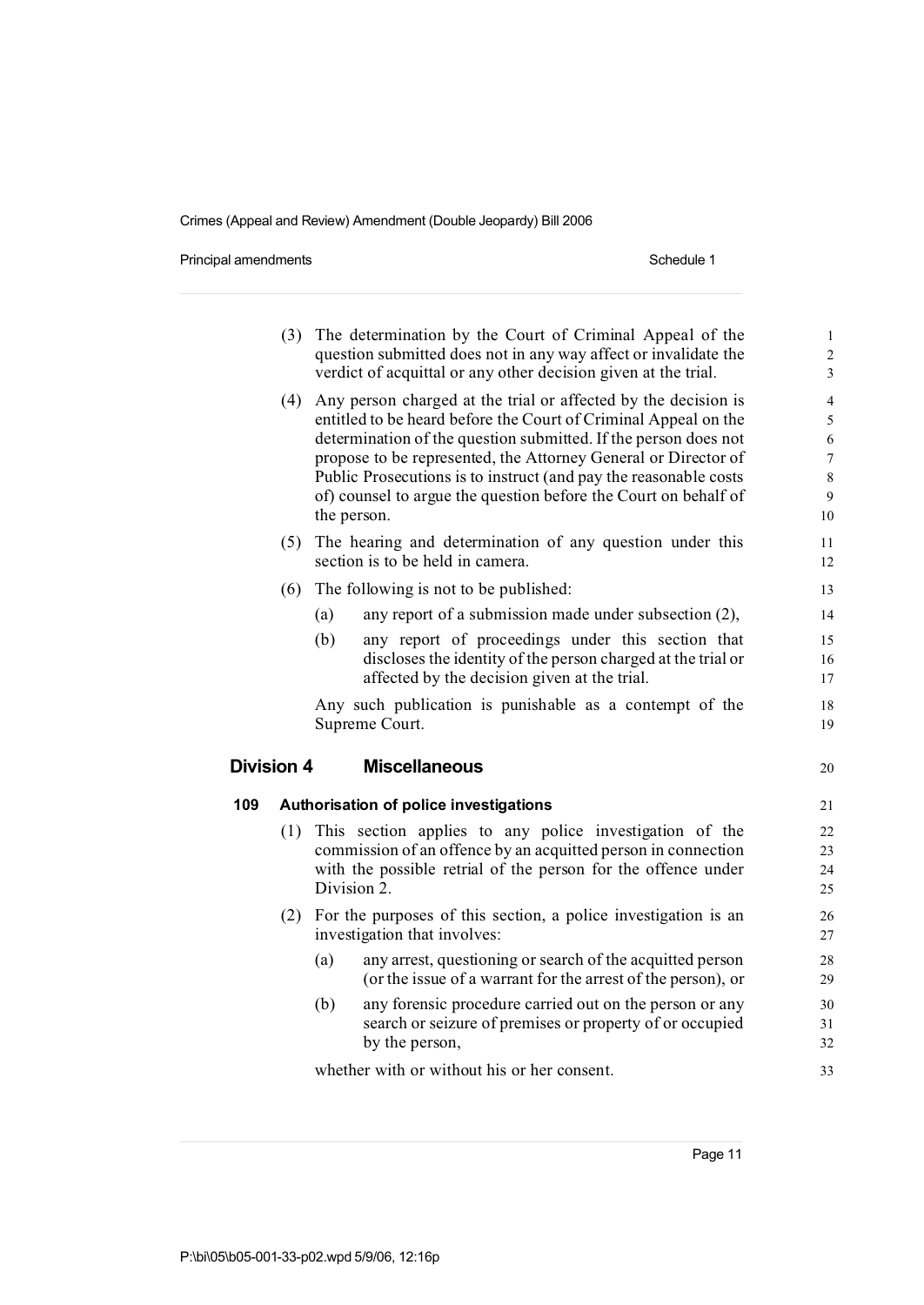Schedule 1 Principal amendments

|     | (3)         |     | A police officer is not to carry out or authorise a police<br>investigation to which this section applies unless the Director<br>of Public Prosecutions:                                                                                                                                                        | $\mathbf{1}$<br>$\sqrt{2}$<br>$\overline{\mathbf{3}}$ |
|-----|-------------|-----|-----------------------------------------------------------------------------------------------------------------------------------------------------------------------------------------------------------------------------------------------------------------------------------------------------------------|-------------------------------------------------------|
|     |             | (a) | has advised that in his or her opinion the acquittal<br>would not be a bar to the trial of the acquitted person in<br>this State for the offence, or                                                                                                                                                            | $\overline{4}$<br>5<br>6                              |
|     |             | (b) | has given his or her written consent to the police<br>investigation on the application in writing of the<br>Commissioner or a Deputy Commissioner of Police.                                                                                                                                                    | $\boldsymbol{7}$<br>$\,8\,$<br>$\mathbf{9}$           |
|     | (4)         |     | The Commissioner or a Deputy Commissioner of Police may<br>make an application for the police investigation only if satisfied<br>that relevant evidence for the purposes of an application for a<br>retrial under Division 2 has been obtained or is likely to be<br>obtained as a result of the investigation. | 10<br>11<br>12<br>13<br>14                            |
|     | (5)         |     | The Director of Public Prosecutions may not give his or her<br>consent to the police investigation unless satisfied that:                                                                                                                                                                                       | 15<br>16                                              |
|     |             | (a) | there is, or there is likely as a result of the investigation<br>to be, sufficient new evidence to warrant the conduct of<br>the investigation, and                                                                                                                                                             | 17<br>18<br>19                                        |
|     |             | (b) | it is in the public interest for the investigation to<br>proceed.                                                                                                                                                                                                                                               | 20<br>21                                              |
| 110 | <b>Bail</b> |     |                                                                                                                                                                                                                                                                                                                 | 22                                                    |
|     | (1)         |     | This section has effect despite anything to the contrary in the<br>Bail Act 1978.                                                                                                                                                                                                                               | 23<br>24                                              |
|     | (2)         |     | There is a presumption in favour of bail in respect of a person<br>who is charged with an offence for which a retrial is sought<br>under Division 2 until the application is dealt with.                                                                                                                        | 25<br>26<br>27                                        |
| 111 |             |     | <b>Restrictions on publication</b>                                                                                                                                                                                                                                                                              | 28                                                    |
|     |             |     | (1) A person must not publish any matter for the purpose of<br>identifying or having the effect of identifying:                                                                                                                                                                                                 | 29<br>30                                              |
|     |             | (a) | an acquitted person the subject of a police investigation<br>referred to in section 109 (or of an application for<br>authority for such an investigation), or                                                                                                                                                   | 31<br>32<br>33                                        |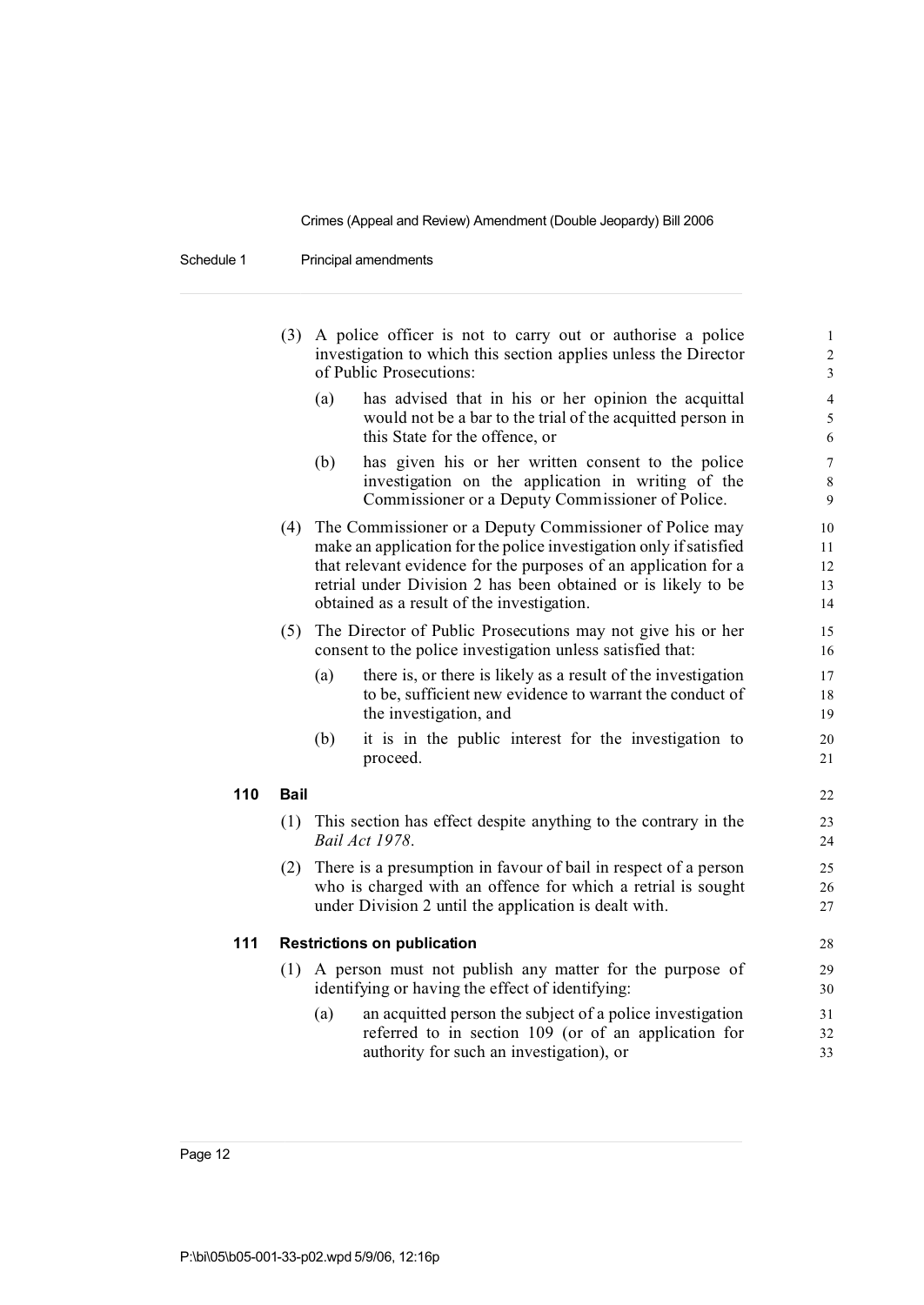Principal amendments **Schedule 1** Schedule 1

|     |     | (b)                                        | an acquitted person the subject of an application for a<br>retrial under Division 2 or an appeal under Division 3,<br>or                                                                                                                                                | $\mathbf{1}$<br>$\overline{c}$<br>3 |  |  |
|-----|-----|--------------------------------------------|-------------------------------------------------------------------------------------------------------------------------------------------------------------------------------------------------------------------------------------------------------------------------|-------------------------------------|--|--|
|     |     | (c)                                        | the acquitted person the subject of an order for retrial<br>under this Part or who is being retried under this Part,                                                                                                                                                    | $\overline{4}$<br>5                 |  |  |
|     |     |                                            | unless the publication is authorised by order of the Court of<br>Criminal Appeal or of the court before which the acquitted<br>person is being retried.                                                                                                                 | 6<br>$\overline{7}$<br>8            |  |  |
|     | (2) | SO.                                        | The relevant court may make an order under this section only<br>if the court is satisfied that it is in the interests of justice to do                                                                                                                                  | 9<br>10<br>11                       |  |  |
|     | (3) |                                            | Before making an order under this section, the Court is to give<br>the acquitted person a reasonable opportunity to be heard on<br>the application for the order.                                                                                                       | 12<br>13<br>14                      |  |  |
|     | (4) | section.                                   | The Court may at any time vary or revoke an order under this                                                                                                                                                                                                            | 15<br>16                            |  |  |
|     | (5) |                                            | The prohibition on publication under this section ceases to have<br>effect (subject to any order under this section):                                                                                                                                                   | 17<br>18                            |  |  |
|     |     | (a)                                        | when there is no longer any step that could be taken<br>which would lead to the acquitted person being retried<br>under this Part, or                                                                                                                                   | 19<br>20<br>21                      |  |  |
|     |     | (b)                                        | if the acquitted person is retried under this Part, at the<br>conclusion of the trial,                                                                                                                                                                                  | 22<br>23                            |  |  |
|     |     |                                            | whichever is the earliest.                                                                                                                                                                                                                                              | 24                                  |  |  |
|     | (6) |                                            | Nothing in this section affects any prohibition of the<br>publication of any matter under any other Act or law.                                                                                                                                                         | 25<br>26                            |  |  |
|     | (7) |                                            | A contravention of the prohibition on publication under this<br>section is punishable as contempt of the Supreme Court.                                                                                                                                                 | 27<br>28                            |  |  |
| 112 |     | Other appeal or review rights not affected |                                                                                                                                                                                                                                                                         |                                     |  |  |
|     |     |                                            | (1) Nothing in this Part affects a right of appeal in respect of a<br>person's acquittal on the ground of mental illness where mental<br>illness was not set up as a defence by the person, as provided<br>by section 5 (2) or 5AA (2) of the Criminal Appeal Act 1912. | 30<br>31<br>32<br>33                |  |  |
|     | (2) |                                            | Nothing in this Part affects a right of appeal or review under<br>this or any other Act or law in respect of a person's acquittal.                                                                                                                                      | 34<br>35                            |  |  |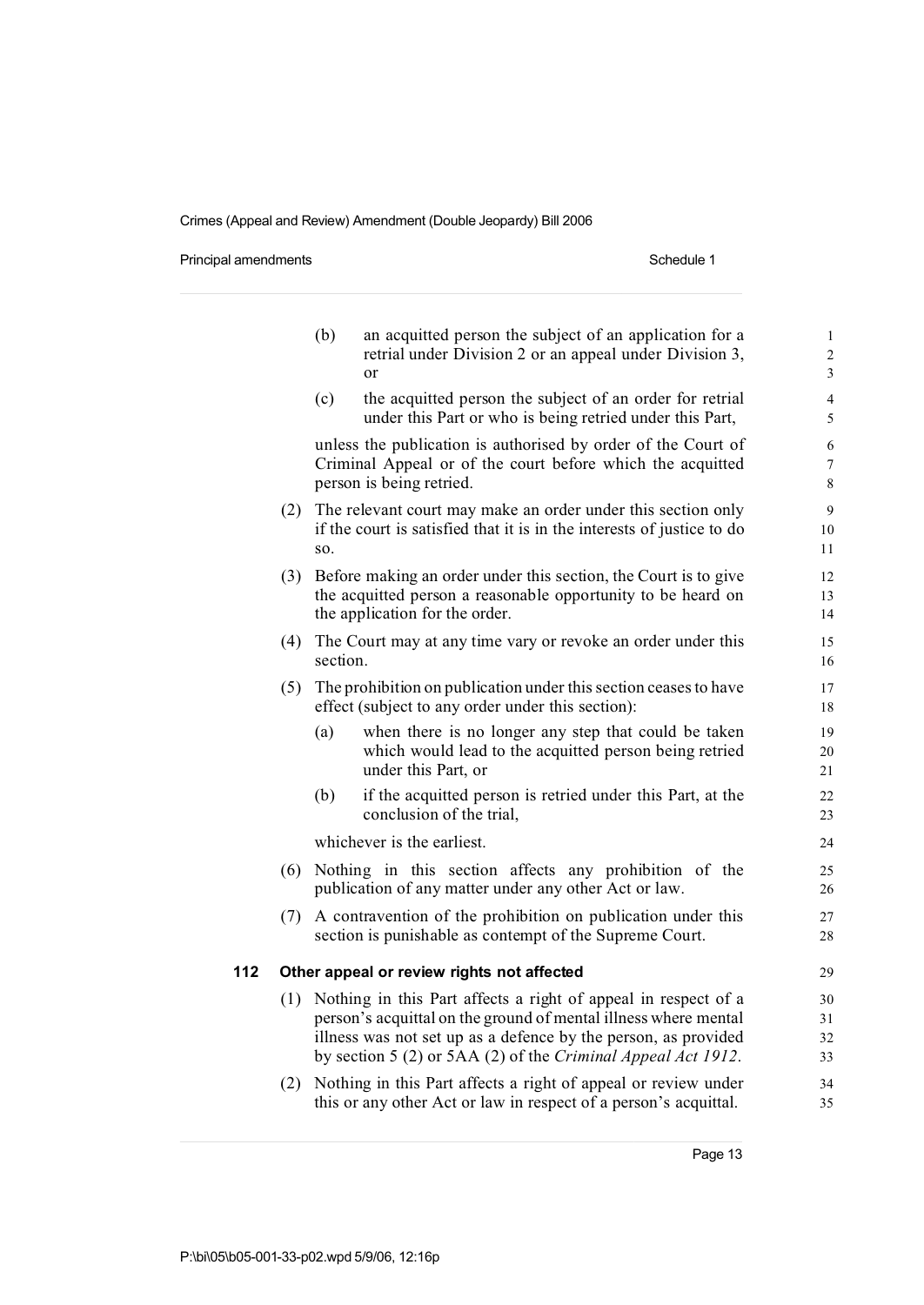Schedule 1 Principal amendments

### **[3] Section 81 Review of Act (renumbered as section 120)** 1

Insert at the end of the section: 2

| (4) A review of the provisions of Part 8 is to be undertaken as | 3              |
|-----------------------------------------------------------------|----------------|
| soon as practicable after the period of 5 years after their     | $\overline{4}$ |
| insertion into this Act by the Crimes (Appeal and Review)       | .5             |
| Amendment (Double Jeopardy) Act 2006 (and the report of the     | 6              |
| outcome of that review is to be tabled in each House of         | 7              |
| Parliament within 12 months after the end of that period)       | -8             |
| despite anything to the contrary in this section.               | 9              |
|                                                                 |                |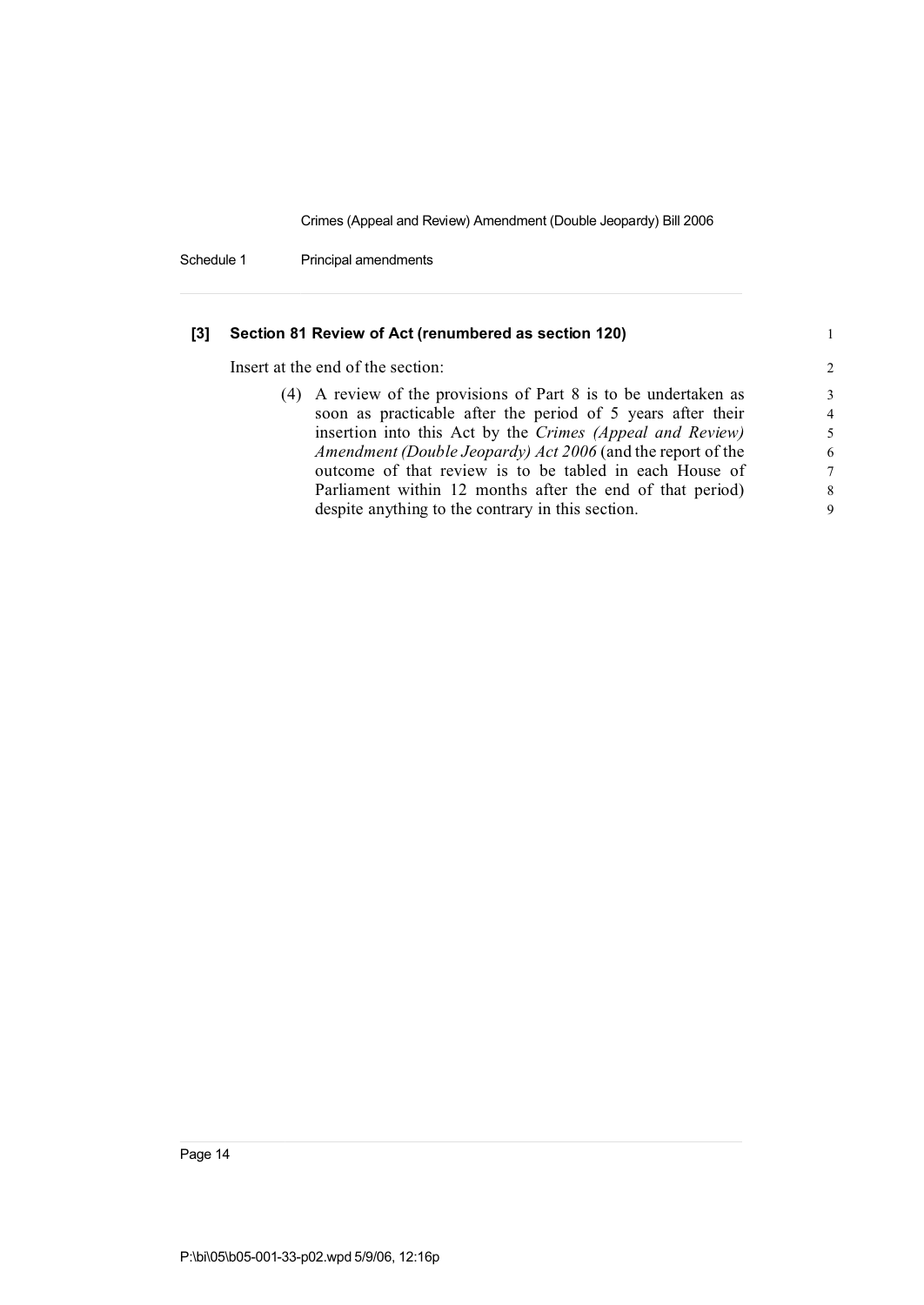Other amendments Schedule 2

|       | <b>Schedule 2 Other amendments</b>                                                                                                                                                                                                                                  | $\mathbf{1}$         |  |
|-------|---------------------------------------------------------------------------------------------------------------------------------------------------------------------------------------------------------------------------------------------------------------------|----------------------|--|
|       | (Section 4)                                                                                                                                                                                                                                                         | $\overline{2}$       |  |
| 2.1   | Crimes (Local Courts Appeal and Review) Act 2001 No 120                                                                                                                                                                                                             | 3                    |  |
| $[1]$ | Long title                                                                                                                                                                                                                                                          | $\overline{4}$       |  |
|       | Omit "in Local Courts and other courts of comparable jurisdiction".                                                                                                                                                                                                 | 5                    |  |
| [2]   | <b>Section 1 Name of Act</b>                                                                                                                                                                                                                                        | 6                    |  |
|       | Omit "Local Courts".                                                                                                                                                                                                                                                | 7                    |  |
| $[3]$ | Part 7, sections 74-81                                                                                                                                                                                                                                              | 8                    |  |
|       | Renumber Part 7 and sections 74–81 as Part 9 and sections 113–120,<br>respectively.                                                                                                                                                                                 | 9<br>10              |  |
| [4]   | Schedule 1 Savings, transitional and other provisions                                                                                                                                                                                                               | 11                   |  |
|       | Insert at the end of clause $1(1)$ :                                                                                                                                                                                                                                | 12                   |  |
|       | Crimes (Appeal and Review) Amendment (Double Jeopardy)<br>Act 2006                                                                                                                                                                                                  | 13<br>14             |  |
| 2.2   | <b>Criminal Appeal Act 1912 No 16</b>                                                                                                                                                                                                                               | 15                   |  |
| $[1]$ | Section 5A Point of law stated by judge                                                                                                                                                                                                                             | 16                   |  |
|       | Omit section 5A $(2)$ and $(3)$ .                                                                                                                                                                                                                                   | 17                   |  |
| [2]   | <b>Section 5B Case stated from District Court</b>                                                                                                                                                                                                                   | 18                   |  |
|       | Insert at the end of the section:                                                                                                                                                                                                                                   |                      |  |
|       | (3) The Court of Criminal Appeal may, in connection with the<br>determination of a question of law in the circumstances referred<br>to in subsection (2), quash any acquittal, conviction or sentence<br>of the District Court on the appeal to the District Court. | 20<br>21<br>22<br>23 |  |